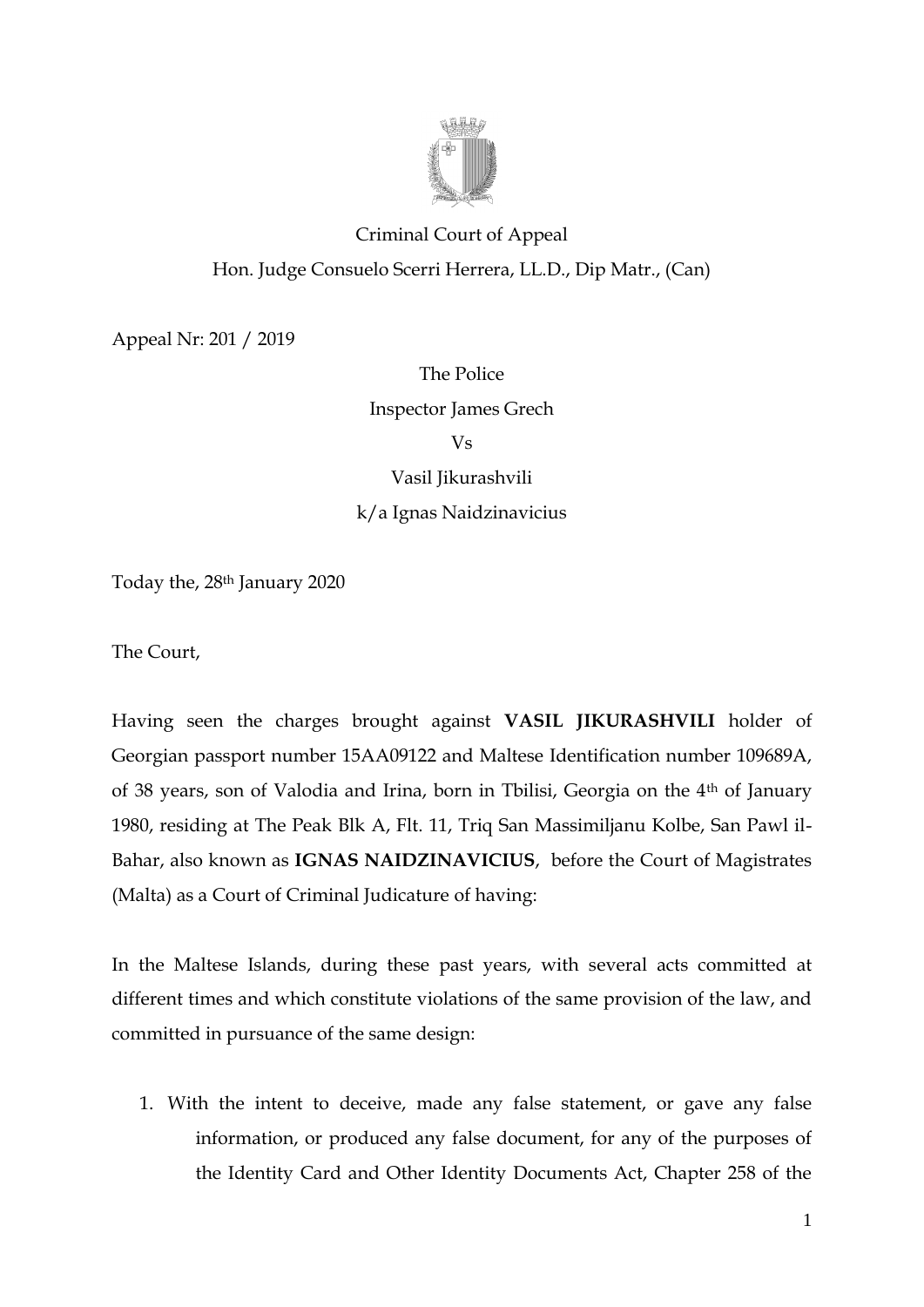Laws of Malta, knowing the same to be false and/or forged an identity document or any other document whatsoever required by, or intended for, any of the purposes of the Act;

- 2. Also with having forged, altered or tampered with any passport, identity card or residence permit, or used or had in his possession any passport, identity card or residence permit which he knew to be forged, altered or tampered with;
- 3. Also with having, in order to gain any advantage or benefit for himself or others, in any document intended for any public authority, knowingly made a false declaration or statement, or gave false information;
- 4. Also with having committed any other king of forgery, or knowingly made use of any other forged document;
- 5. Also with having forged any document or true copy of a document or an entry made in pursuance of the Immigration Act, Chapter 217 of the Laws of Malta;

The Court was requested to treat the accused as being a recidivist in terms of Art. 49 and 50 of Cap. 9 of the Laws of Malta, after being sentenced for an offence by judgement dated 10th December 2013, which has become res judicata.

Having seen the judgment meted by the Court of Magistrates (Malta) as a Court of Criminal Judicature proffered on the 26th June, 2019 whereby the Court declared the criminal action in respect of the fourth charge, extinguished, and found the accused not guilty of the fifth charge and consequently acquits him from guilt in respect of such charges, abstained from taking cognisance of the third charge and, after having seen Article 17 and 18 of Chapter 9, Article 24(2)(d) of Chapter 258 and Article 5 of Chapter 61 of the Laws of Malta, found VASIL JIKURASHVILI guilty of the first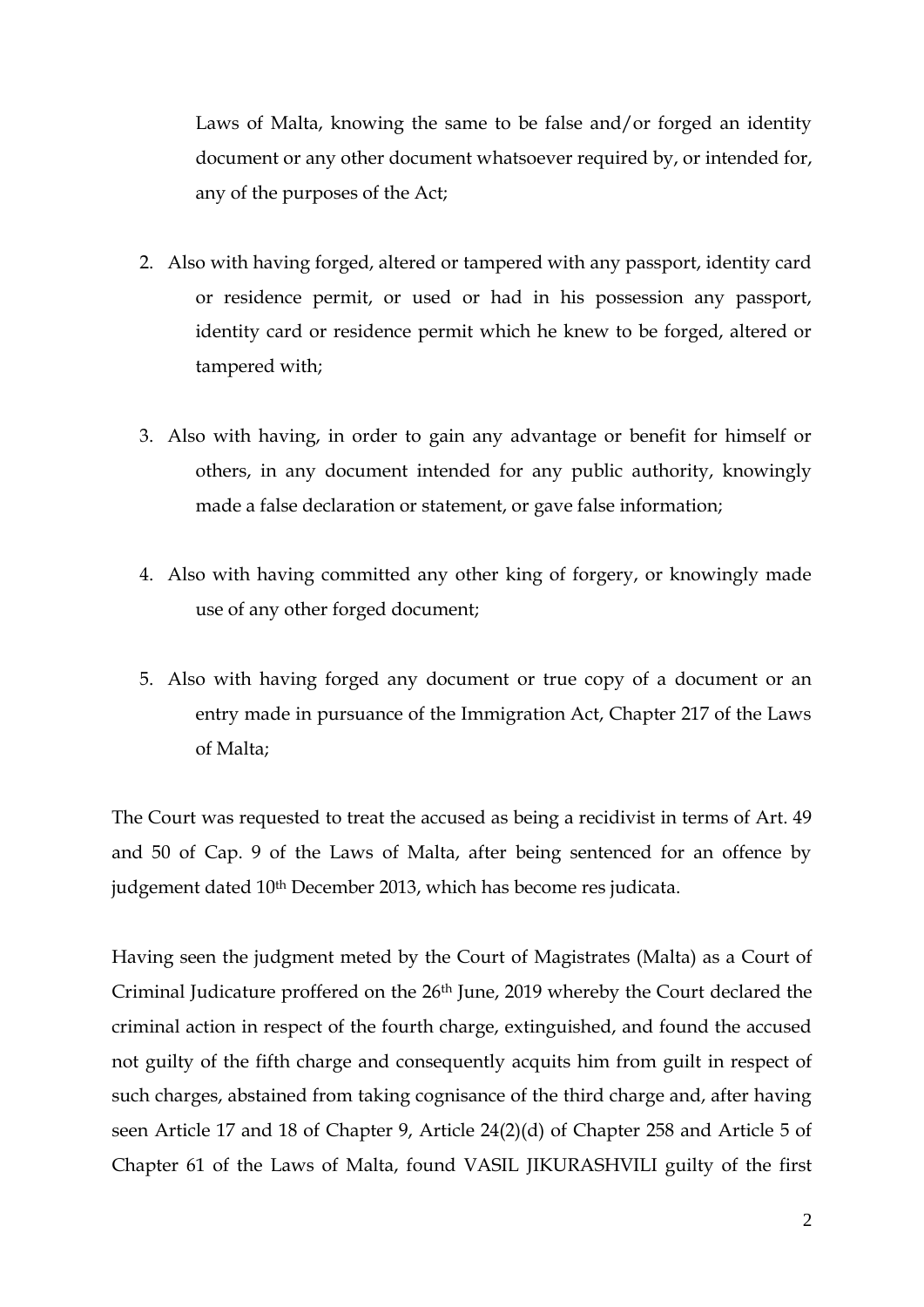charge in so far as having with intent to deceive, made false statements, gave false information and produced a false document for the purposes of Chapter 258, knowing the same to be false; also found him guilty of the second charge in so far as having had in his possession a passport which he knew to be forged, altered or tampered with, and also finds him guilty of being a recidivist in terms of Article 49 of Chapter 9 of the Laws of Malta.

In the circumstances, upon application of Article 22 of Chapter 446 of the Laws of Malta, the Court is discharging VASIL JIKURASHVILI subject to the condition that he does not commit another offence within a period of three (3) years from today.

The Court explained in ordinary language to VASIL JIKURASHVILI that if he commits another criminal offence during the period of conditional discharge, he will be liable to be sentenced for the offences of which he was being found guilty.

Having seen the appeal application presented by the Vasil Jikurashvili  $k/a$  Ignas Naidzinavicius in the registry of this Court on the 11th July, 2019 whereby this Court was requested to;

- (a) Reverse the appealed judgement and declare it null and void and consequently remand the acts before the Court of Magistrates as a Court of Criminal Judicature so that a judgement is given afresh or;
- (b) Alternatively vary and modify the judgement by confirming the part of the judgement whereby it was declared the fourth charge extinguished, not guilty of the fifth charge and abstained from taking cognisance of the third charge and revokes the finding of guilt with regards to the first and the second charge and declares the appellant not guilty and acquits him from all charges

Having seen the acts of the proceedings;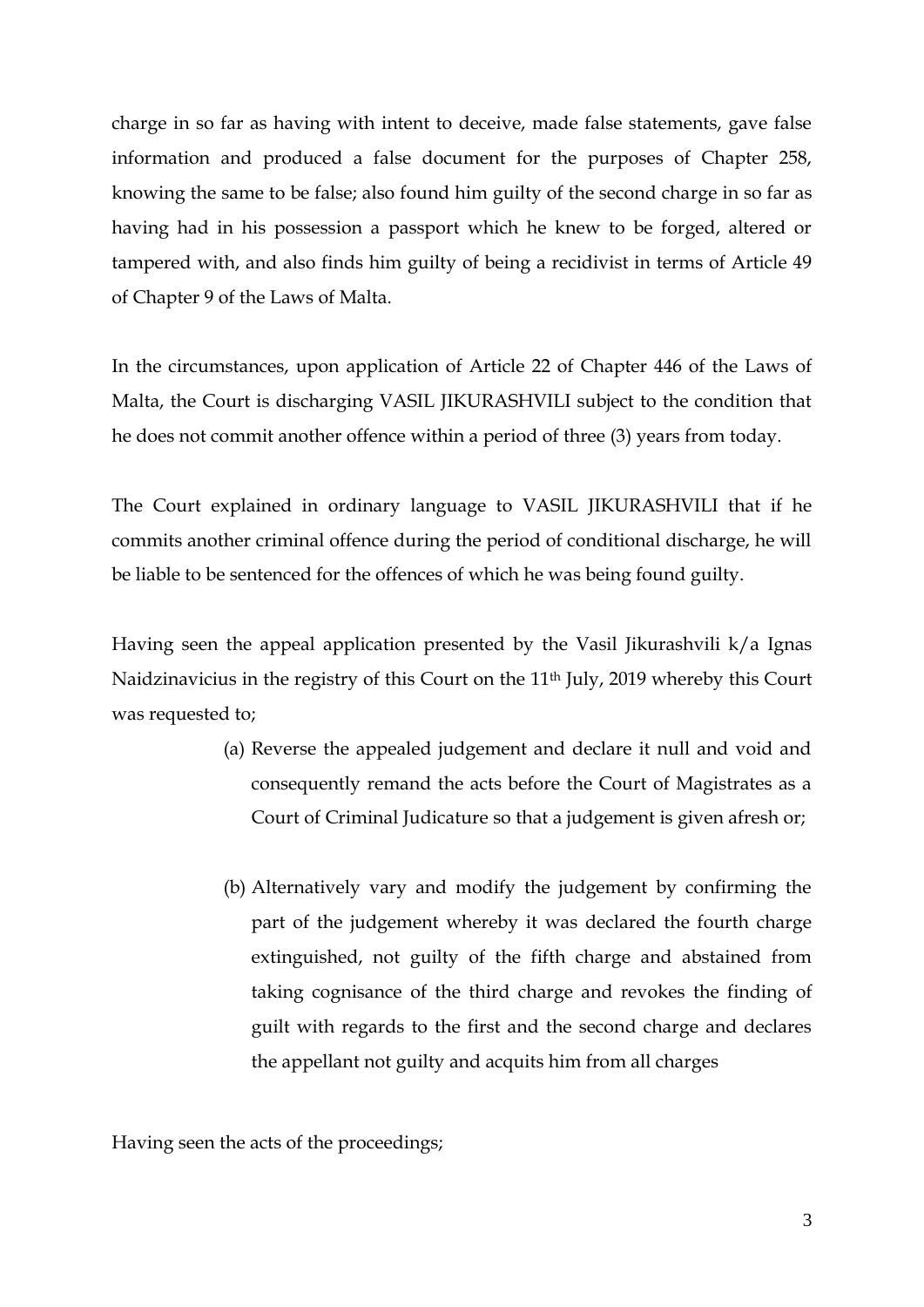Having seen the updated conduct sheet of the appellant, presented by the prosecution as requested by this Court.

Having seen the grounds for appeal of Vasil Jikurashvili k/a Ignas Naidzinavicius grievances are manifest and clear and consist of the following;

## **The first grievance – Finding of guilt in terms of Article 24(2) (d) and not 24(2)(b) of Cap. 258**

Whereas with regards to the finding of guilt in terms of the first charge, it is held that the first charge was grounded upon sub-article 24(2) (b), evidence of which are the considerations taken by the Court. However not withstanding such considerations, the Court in the operative part found guiltiness in terms of Article 24(2)(d) Cap. 258 and not  $(2)(b)$ 

Whereas consequently, this Honourable Court shall either order that the judicial acts be remanded before the Court of first instance so that a judgement be given afresh or else vary the judgement by finding the appellant not guilty of the first charge and this in view of what will be submitted hereunder with regards to the second grievance.

## **The second grievance; prescription of the first charge**

Without prejudice to the above-mentioned, in the first charge the accused was being charged in terms of article 24(2)(b) of Cap. 258

*"makes any false statement, or gives any false information, or produces any false document, for any of the purposes of this Act, knowing the same to be false"*

And the Court of Magistrates concluded;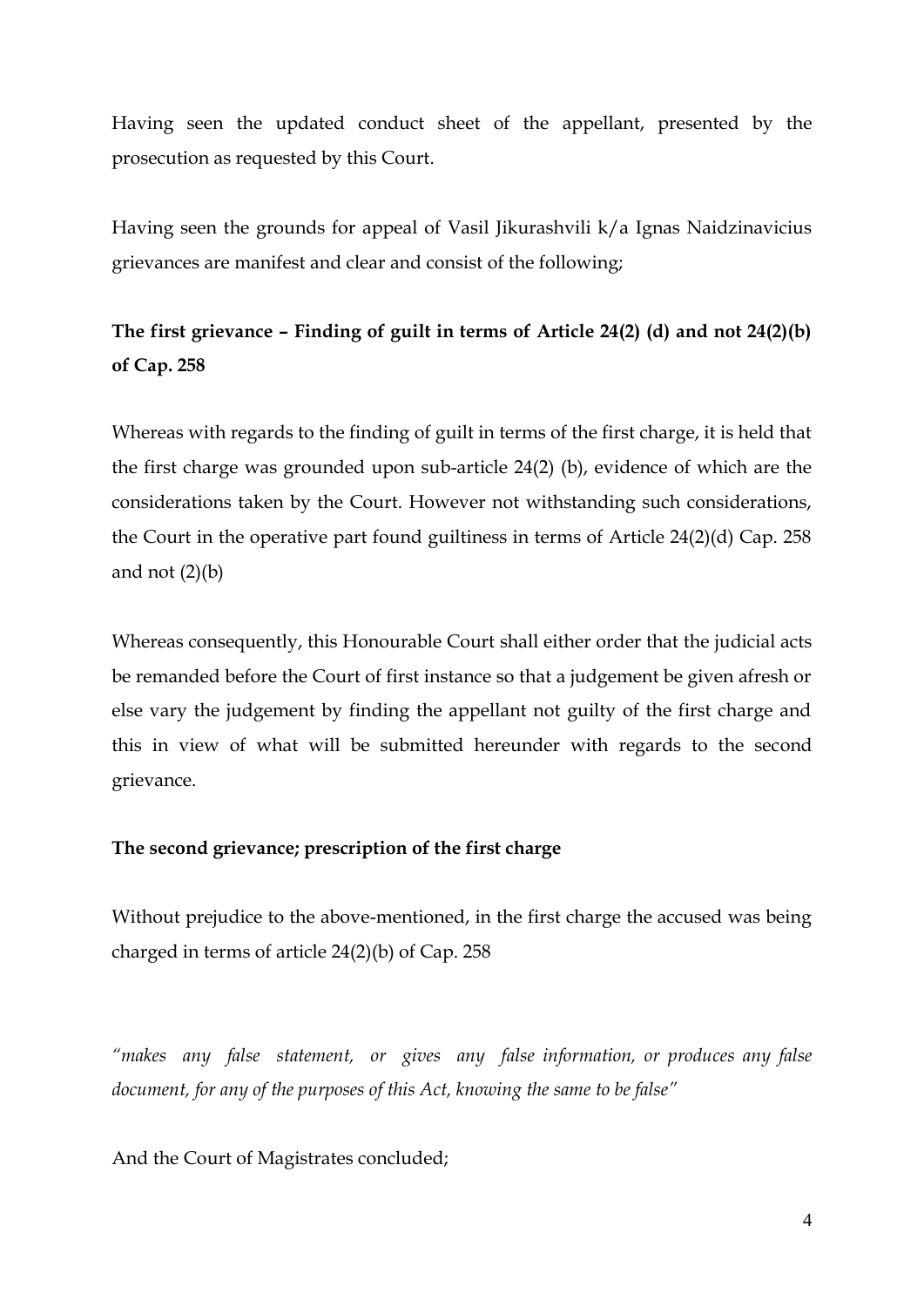*"The Court is of the firm belief that the use by the accused Vasil Jikurashvili of this identity card containing false information about the holder of the document, is tantamount to the supply of false information and the making of a false statement on each of the aforementioned occasions, for the purposes of the Identity Card and Other Identity Documents Act (Chapter 258 of the Laws of Malta). After all, the purpose of the Act is to regulate inter alia, not only the issue of identification documents which are intended to serve as a means to identify the holder of the document, but also the use that is to be made of such documents and the circumstances in which the holder is required to produce or deliver such document upon demand to a lawful authority"*

Whereas based on the consideration that the last time the identity card was used, was back in 2015, the Court of Magistrates decided, that such charge was not prescribed. The court further considered that if one were to concede that the use of such identity card was not covered by the above-mentioned article, the fact that back in 2010 Ignas Naidzinavicius presented himself before the electoral office in order to change his residential address was enough for prescription to be renewed.

Whereas appellant disagrees with such considerations, for the following reasons.

1) Firstly with regards to the change of the residential address, it is brought to the attention of the Court that the prosecution did not produce any evidence that purports that the furnishing of such address to the relevant authorities was false. Therefore it cannot be considered that the giving of such address renewed the prescriptive period.

2) Secondly, the aims behind the promulgation of Cap. 258 are clear since the act itself provides that

*"To make provision for and in respect of identity cards and to provide for matters ancillary to or connected therewith"*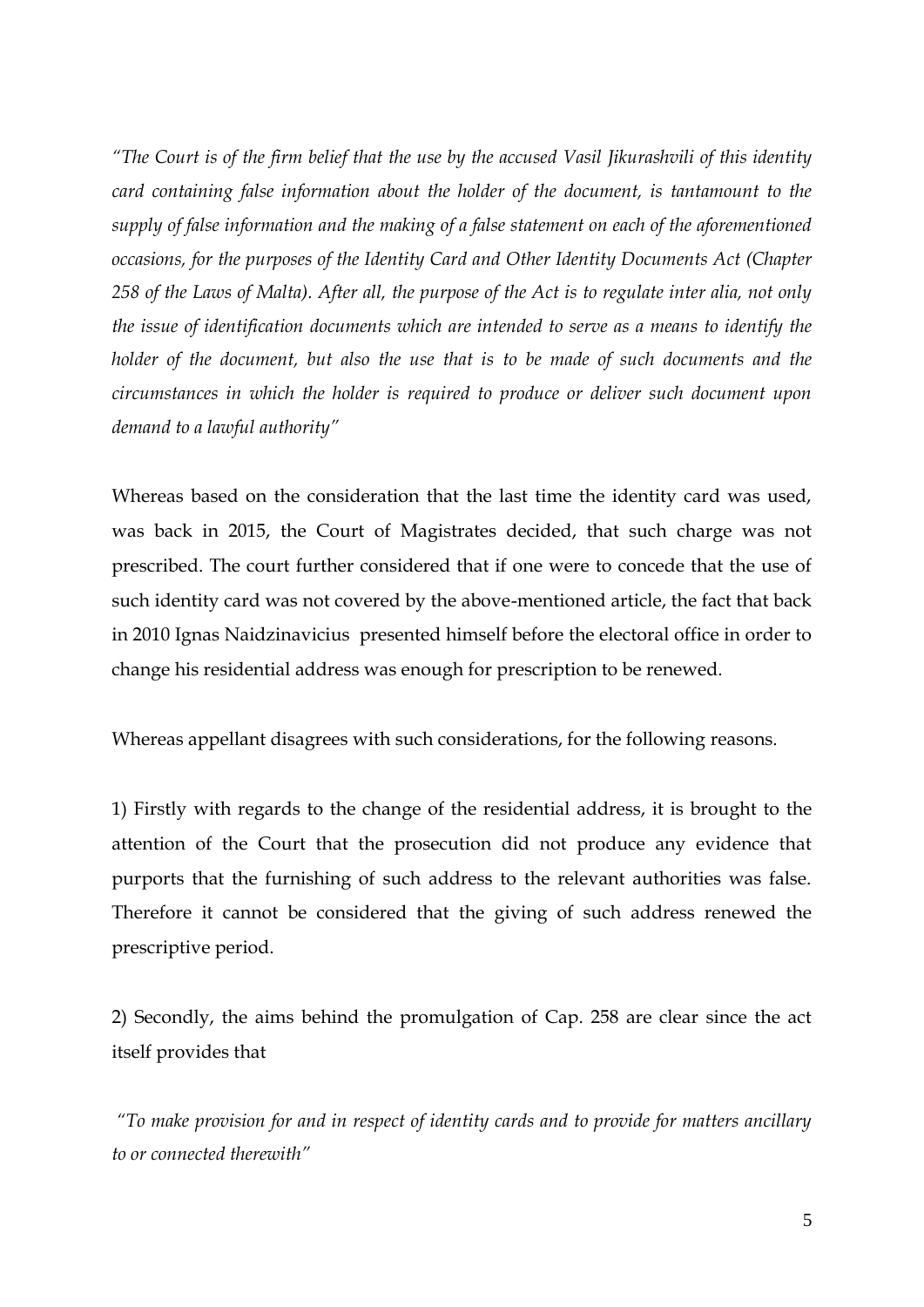Whereas it is further brought to the attention of this Honourable Court that the Act is there to regulate the issue and removal of documents issued by the authorities i.e. identity cards, residence documents and identification documents.

Whereas article18 of the Act provides that;

*"An identity document which has not been tampered with shall, unless its validity expires or is terminated, be evidence of the identity of the holder as shown on the document, and shall be accepted as such by every public officer or authority and by every other person"*

Whereas article 24(1)(b) regards the giving of false statements, information and documents for the purposes of the Act, that is the issue of documents and not there use and how one purports himself with regards to third parties by means of such document [in such case this is punishable by means of a different article, by which the appellant was guilty.] Since in terms of the law, the document itself is proof of one's identity.

Whereas it results from the judicial proceedings that the application for the identification document was filed back in 2007, and no changes were made apart from the change in address, to which no evidence was shown that such information was false.

Consequently, such charge is prescribed by the ten-year prescription.

## **The third grievance – Prescription of the second charge**

Whereas in any case with regards to the second charge, this Honourable Court shall realise, that the finding of guilt by the court of first instance was erroneous since the charge is prescribed.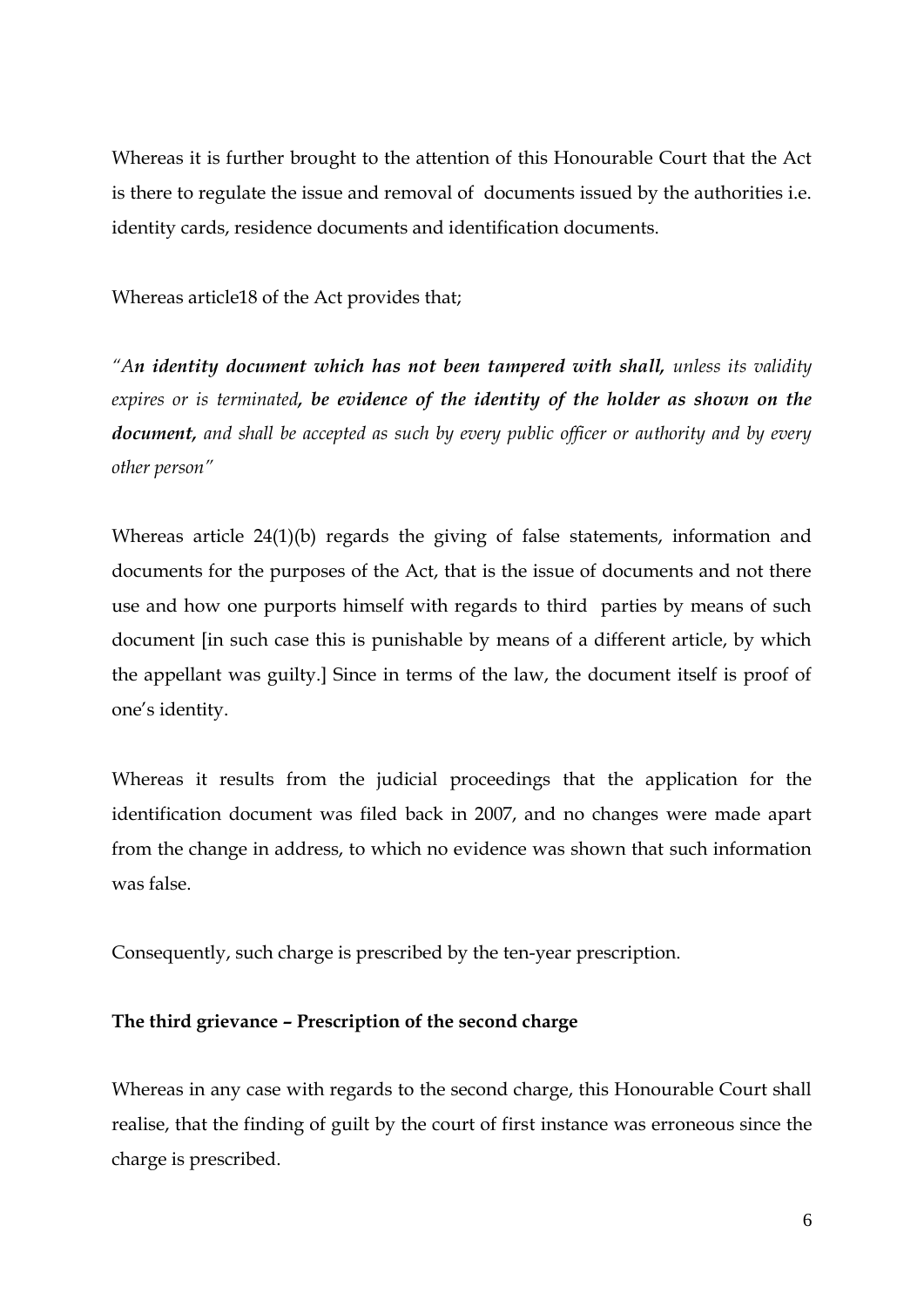The Court of first instance, in terms of the second part of article 5 of Cap. 61 of the Laws of Malta i.e.

"or used or had in his possession any passport, identity card or residence permit which he knew to be forged, altered or tampered with"

Concluded that appellant was guilty for the following reasoning;

*"However, as for the Lithuanian passport, although it does result to be amply proven that the accused did use and have this false document in his possession, he results to have used it last on the 29th March 2007. There is no evidence in the acts of the proceedings that shows that the accused made further use of this passport after he applied for the Maltese identity card in March 2007. Even if one can concede that when, on the 7th April 200720 the accused, purporting to be Ignas Naidzinavicius, applied for a correction of the identity card in order to reflect the details of the place of birth as indicated on the passport, would have had to produce the passport issued in the name of the said Ignas Naidzinavicius, there is no evidence to prove that this document was actually made use of by the accused thereafter, although it results to have remained in his possession until the issue of his work permit which, from the document exhibited as Dok. A21, was issued on the 24th October 2013."*

Whereas article 5 of Cap. 61 of the Laws of Malta provides;

*"5.Any person who forges, alters or tampers with any passport or uses or has in his possession any passport which he knows to be forged, altered or tampered with, shall, on conviction, be liable to imprisonment for a term from six months to two years"*

Whereas the prescriptive period in terms of Article 688 of Cap. 9 of the Laws of Malta is of five years.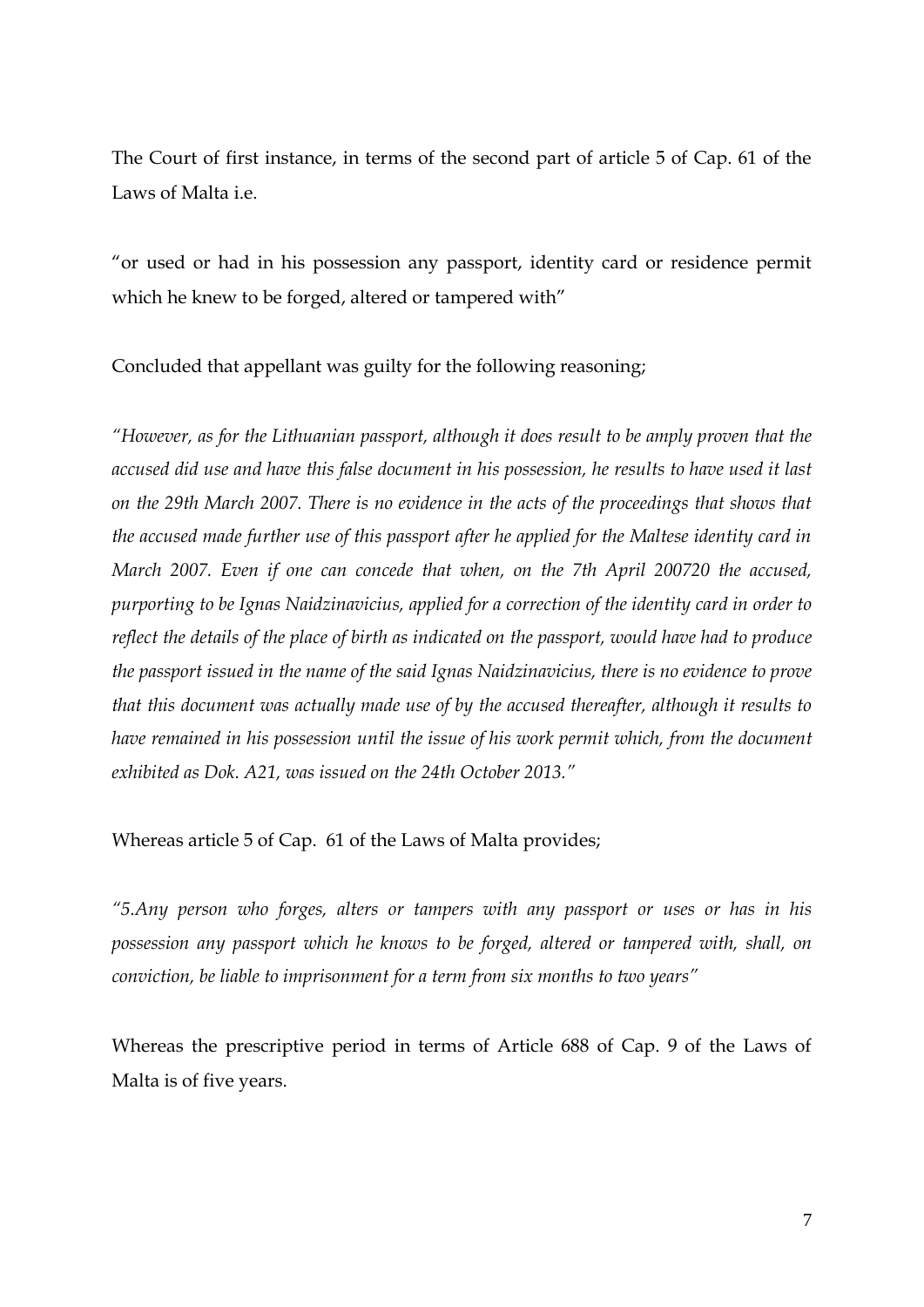Whereas the Court erroneously decided that the possession in terms of law remained operative till 2013 that is till the moment the working permit was issued. It is submitted that in terms of the application submitted, at fol 62 of the proceedings, to the relevant authorities for the issue of the identification card, it is declared that the alleged passport was valid till 2010.

Whereas one presumes that such application was approved on the fact that the authorities verified the content of that passport. No further evidence was brought which proves that there existed a different passport or that further changes were made. Therefore even if the Honourable Court were to conclude that the accused remained in possession of the alleged passport, since the passport expired, it did not hold any validity before the relevant authorities.

Therefore such charged is prescribed since the prescriptive period shall start from 2010 and not 2013 as provided by the Court of first instance.

## Considers;

1

That the following are the facts in brief:

1. While the police were investigating a robbery that took place in the home of the accused and his wife, the police made a request to Melita Ltd regarding the mobile number of the accused. Inspector James Grech testified that he was informed by Melita Ltd that this mobile number was not registered on 'Jikurashvili' but in the name of 'Ignaz Naidzin Avicius' 1.

2. The accused Vasil Jikurashvili in his statement released on twenty fifth (25<sup>th</sup>) July two thousand and eighteen (2018) explained that he is of Georgian nationality who

<sup>&</sup>lt;sup>1</sup> Testimony of Inspector James Grech given on 8<sup>th</sup> August, 2018. The letter marked as Dok EA2 at fol 74 provides that mobile number 77021969 is registered on 'Ignas Maidcinavius'.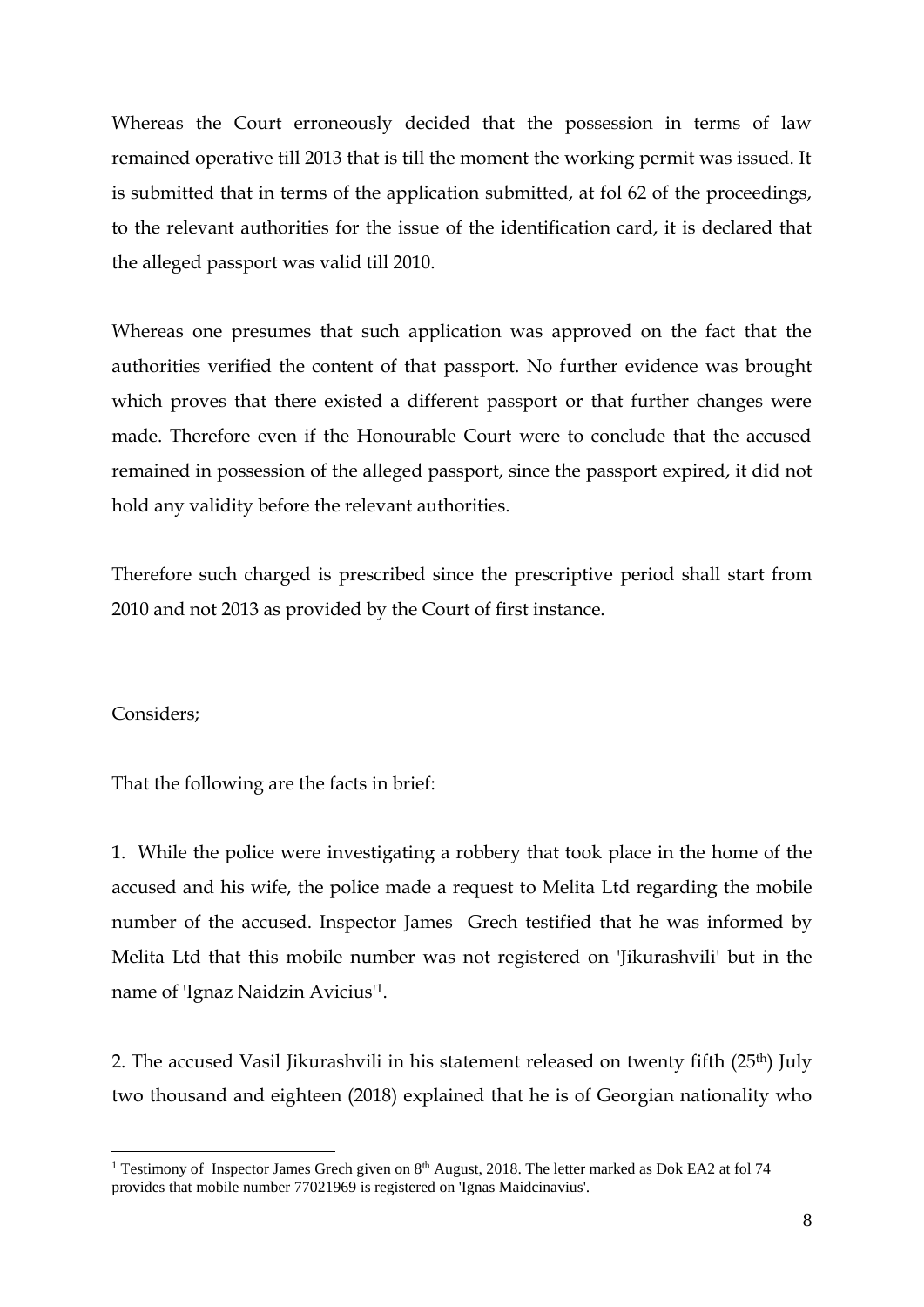being a third country national had difficulties in residing and working in Malta for more than a couple of months<sup>2</sup>;

3. The accused explained that he met a person who offered that he obtains for him a Lithuanian passport against payment;

4. The accused obtained this Lithuanian passport which he knew contained information which did not pertain to him but in the name of 'Ignas Naidzinavicius'. The accused obtained this for the purpose of obtaining a permit to work and reside in Malta with the result that the accused was issued a Maltese Identity Card in the name of Ignas Naidzinavicius but containing the photo of himself Vasil Jikurashvili;

5. It resulted that the accused used the Maltese identity card for several purposes such as entering into an agreement with Melita Ltd as well as for the purpose of transferring vehicles.

That the first ground of appeal of the accused regards the finding of guilt in terms of article 24(2)(d) and not 24(2)(b) of Chapter 258 of the Laws of Malta. The appellant submits that with regards to the finding of guilt in terms of the first charge, it is held that the first charge was grounded upon subarticle 24(2)(b), evidence of which are the considerations taken by the Court. The Court however in the operative part, found guilt in terms of article 24(2)(d) and not (2)(b) of Chapter 258. The appellant therefore requested the Court either to order that the judicial acts be remanded before the Court of First Instance so that a judgment be given afresh or else vary the judgment by finding the appellant not guilty of the first charge and this in view of what is submitted in the second ground of appeal.

The first charge reads as follows:

<u>.</u>

<sup>2</sup> The accused in his statement explained that *'when you was working, there was coming police and checking your papers, so yu have chance after one (1) months and after two (2) months you go back at home iwth deport..'*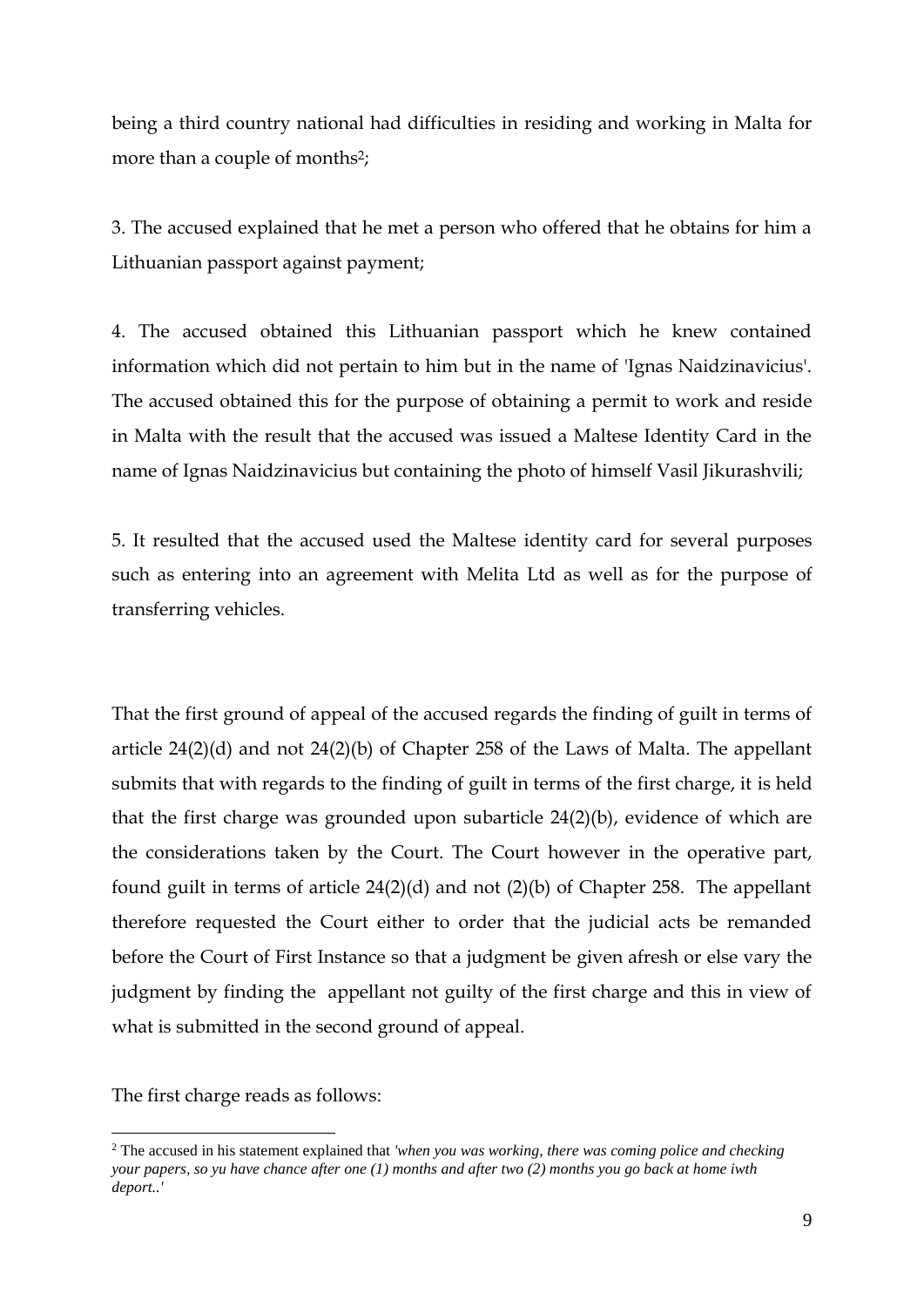*'With the intent to deceive, made any false statement, or gave any false information, or produced any false document, for any of the purposes of the Identity Card and Other Identity Documents Act, Chapter 258 of the Laws of Malta, knowing the same to be false and/or forged an identity document or any other document whatsoever required by, or intended for, any of the purposes of the Act;'*

The First Court concluded that:

*'For these reasons, while the Court declares the criminal action in respect of the fourth charge, extinguished, and finds the accused not guilty of the fifth charge and consequently acquits him from guilt in respect of such charges, abstains from taking cognisance of the third charge and, after having seen Article 17 and 18 of Chapter 9, Article 24(2)(d) of Chapter 258 and Article 5 of Chapter 61 of the Laws of Malta, finds VASIL JIKURASHVILI guilty of the first charge in so far as having with intent to deceive, made false statements, given false information and produced a false document for the purposes of Chapter 258, knowing the same to be false; also finds him guilty of the second charge in so far as having had in his possession a passport which he knew to be forged, altered or tampered with, and also finds him guilty of being a recidivist in terms of Article 49 of Chapter 9 of the Laws of Malta.* 

*In the circumstances, upon application of Article 22 of Chapter 446 of the Laws of Malta, the Court is discharging VASIL JIKURASHVILI subject to the condition that he does not commit another offence within a period of three (3) years from today.* 

*The Court explained in ordinary language to VASIL JIKURASHVILI that if he commits another criminal offence during the period of conditional discharge, he will be liable to be sentenced for the offences of which he is presently being found guilty.'*  (Underlining added by this Court.)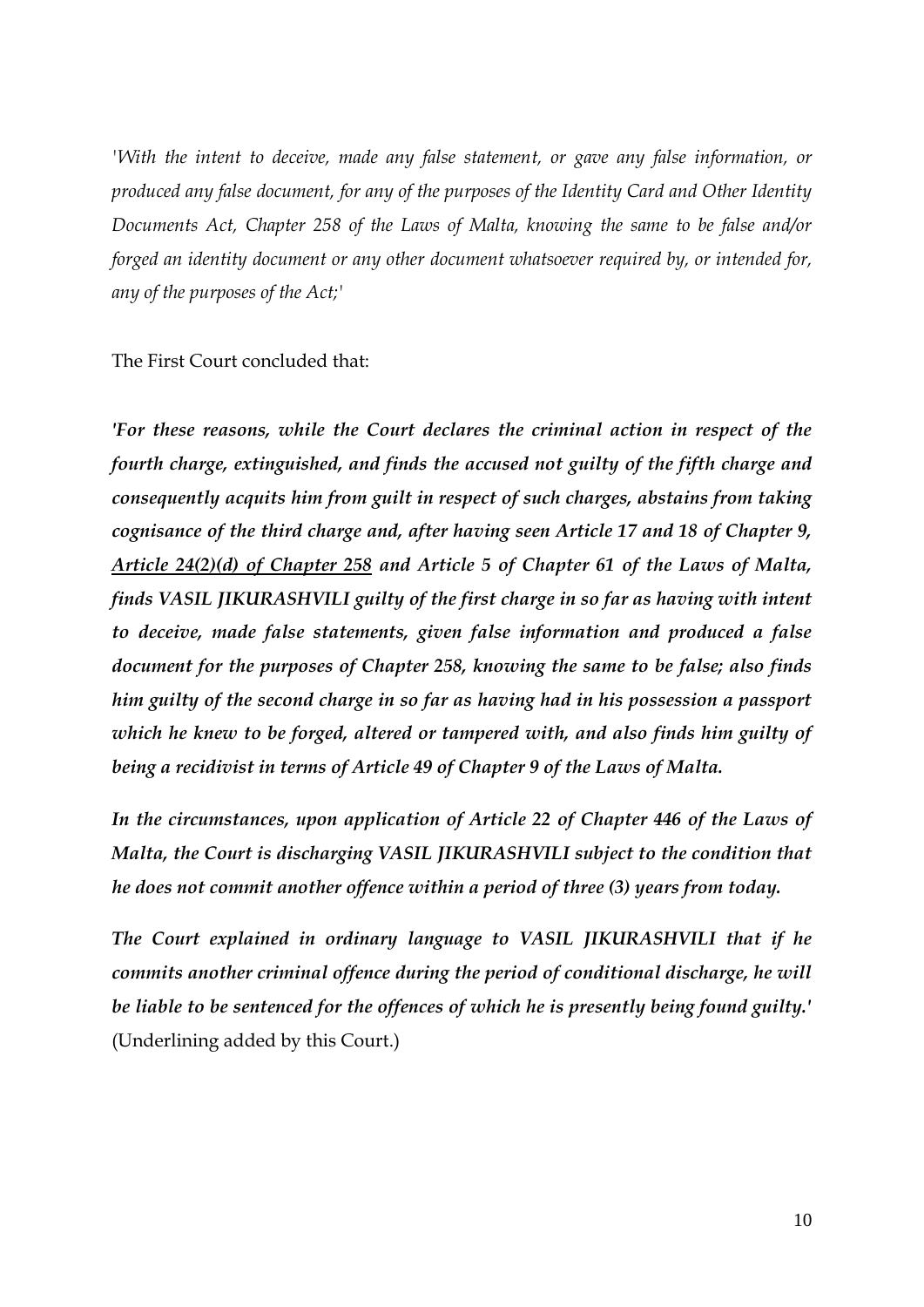The Court notes that the First Court in its considerations regarding punishment made reference to article 24(2)(d) of Chapter 258 while it is evident that the applicable article was 24(2)(b) of Chapter 258 of the Laws of Malta.

Article 24(2) of Chapter 258 of the Laws of Malta provides that:

*'Any person who -*

*(a) with intent to deceive contravenes any of the provisions of article 21 or of article 22(1); or*

*(b) makes any false statement, or gives any false information, or produces any false document, for any of the purposes of this Act, knowing the same to be false; or*

*(c) forges an identity document or any other document whatsoever required by, or intended for, any of the purposes of this Act; or*

*(d) aids or abets the commission of any offence against the foregoing paragraphs of this subarticle,*

*shall be liable on conviction to imprisonment for a period of not less than two years and not exceeding five years.'*

It is therefore clear that the Court wrongly indicated article 24(2)(d) instead of article 24(2)(b) of Chapter 258 of the Laws of Malta in the concluding part of the judgment. The Court will now consider whether this error brings about the nullity of the appealed judgment.

Article 382 of Chapter 9 of the Laws of Malta provides that:

*'The court, in delivering judgment against the accused, shall state the facts of which he has been found guilty, shall award punishment and shall quote the article of this Code or of any other law creating the offence.'* (Emphasis and underlining added by this Court)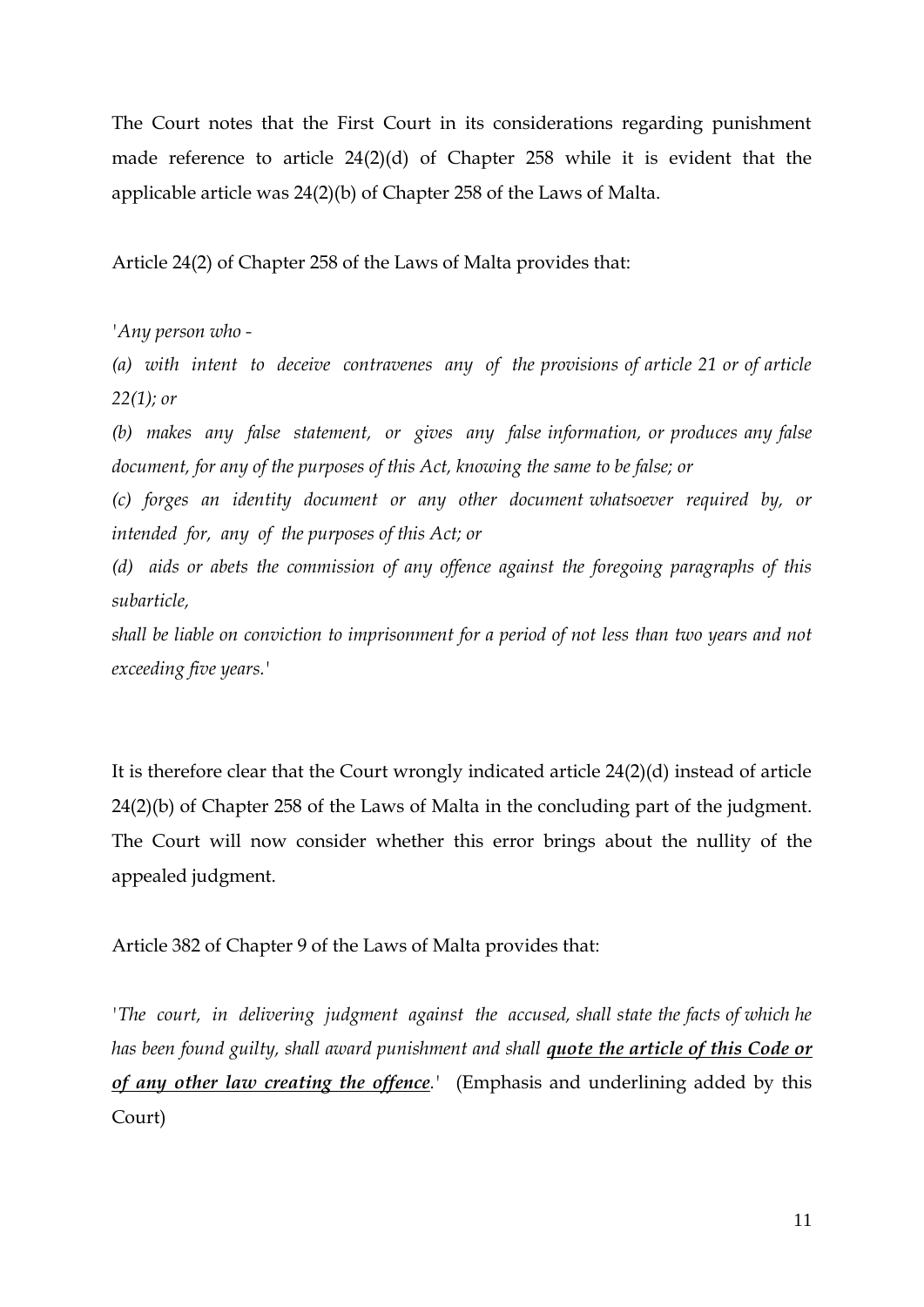Reference is made to the judgment in the names '**Il-Pulizija v. John Sultana'**<sup>3</sup> where it was considered that:

*'L-Artikolu 382 tal- Kodici Kriminali jghid li s-sentenza moghtija kontra l-imputat ghandu jkollha fiha cioe` issemmi, fost affarijiet ohra, l-artikolu tal-Kodici Kriminali jew ta' kull ligi ohra li jkun jikkontempla r-reat li tieghu dak li jkun ikun qed jinstab hati. S'intendi jekk lartikolu tal-ligi citat fis-sentenza jkun jew inezistenti jew jigi citat artikolu b'iehor, dan ikun daqs li kieku l-artikolu tal-ligi li jikkontempla r- reat ma giex indikat. Hekk jidher li gara f'dan il-kaz; l-Artikolu 338(zz) tal- Kodici Kriminali ma jezistix. L-artikolu tal-ligi li jikkontempla r-reat ipotizzat fl- imputazzjoni huwa l-Artikolu 338(z). Kif gie dejjem ritenut minn din il-Qorti, tali difett jammonta ghal nuqqas ta' formalita` sostanzjali b'mod li jkun applikabbli s-subartikolu (3) ta' l-Artikolu 428 tal-Kodici Kriminali...'*

## As considered in **'Il-Pulizija (Spettur Kevin Borg) vs Edward Chatlani'<sup>4</sup>**:

*'Hawn pero' din il-Qorti tirrileva li b' lapsus evidenti, l- Ewwel Qorti, fis-sentenza appellata, meta kienet qed telenka l-artikoli li tahthom sabet htija, ghamlet riferenza ghall-artikolu 288 (B), li ma jezistix fil-Kodici Kriminali, minnflok ghall-artikolu 298B li kien gie indikat lilha fic-citazzjoni mill-Prosekuzzjoni.* 

*Dan l-izball jirrendi s-sentenza nulla ghall-inqas f' din il-parti taghha ghaliex, kif dejjem gie ritenut skond l- artikolu 382 tal-Kap. 9 tal-Ligijiet ta' Malta, il-Qorti tal- Magistrati, meta taghti s-sentenza kontra l-imputat, ghandha tghid l-fatti li taghhom dan ikun gie misjub hati, taghti l-piena w ssemmi l-artikolu tal-Kodici Kriminali jew ta' kull ligi ohra li tkun tikkontempla r- reat; (App. Krim. "Il-Pulizija vs. Daniel Lanzon"<sup>5</sup> u ohrajn)* (Emphasis added and the date of the cited judgment is found in the footnote)

<u>.</u>

<sup>&</sup>lt;sup>3</sup> Decided by the Court of Criminal Appeal on 2<sup>nd</sup> March, 2001 (Appeal number: 14/2001)

 $4$  Decided by the Court of Criminal Appeal on  $4<sup>th</sup>$  August, 2006 (Criminal Appeal number: 97/2006)

 $5$  Decided by the Court of Criminal Appeal on  $20<sup>th</sup>$  October,  $2005$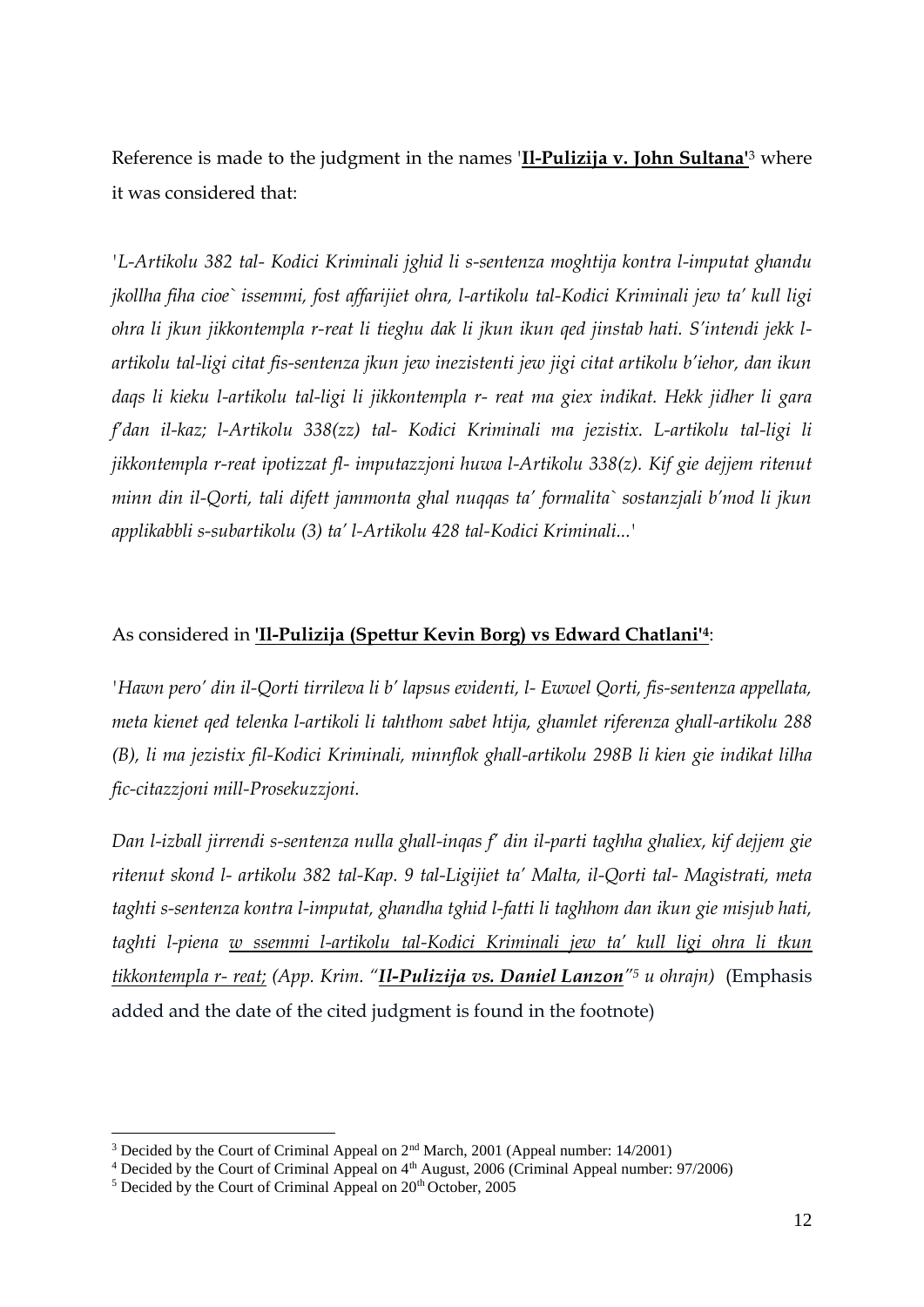The Court also makes reference to **'Il-Pulizija (Spt. J. Mifsud) (Spt. A. Portelli) vs Christopher Scerri'**<sup>6</sup> which considered that:

*'Illi jikkoncedi x' jikkoncedi l-appellant dwar l-izball li ttiehed mill-Ewwel Qorti meta giet biex ticcita l-artikolu tal-ligi li tahtu kienet qed issib htija, huwa fatt li l-Ewwel Qorti erronjament iccitat artikolu ta' Kapitolu tal-Ligijiet ta' Malta hazin ghax minnflok iccitat il-Kapitolu 9, cioe' l-Kodici Kriminali, ccitat il-Kapitolu 12 u cioe' l-Kodici tal-Organizzazzjoni w Procedura Civili.* 

*Illi dan skond gurisprudena ormai stabilita jgib in-nullita' tas-sentenza appellata w ghalkemm ma hemm ebda aggravju dwar dan fir-rikors tal-appell, din il-Qorti "ex officio" ma tistax thalli dan l-izball ghaddej qiesu ma kien xejn u - tikkonferma, tvarja jew tirrevoka sentenza appellata li tkun nulla ghax ticcita Kapitolu tal-ligi zbaljat bi ksur ta' dak li jiddisponi l-artikolu 382 tal-Kap. 9.'*

It is therefore evident that the wrong indication of the law leads to the nullity of the judgment since this error goes against the spirit of article 382 of the Laws of Malta. The Court is therefore upholding the first ground of appeal and is in terms of article 428(3) of Chapter 9 of the Laws of Malta deciding the case on the merits afresh with the grounds of appeal of the appellant considered as submissions in defence.

Considers;

<u>.</u>

The first charge reads that:

*'with the intent to deceive, made any false statement, or gave any false information, or* 

<sup>&</sup>lt;sup>6</sup> Decided by the Court of Criminal Appeal on 1<sup>st</sup> November, 2007 (Criminal Appeal number: 322/2007)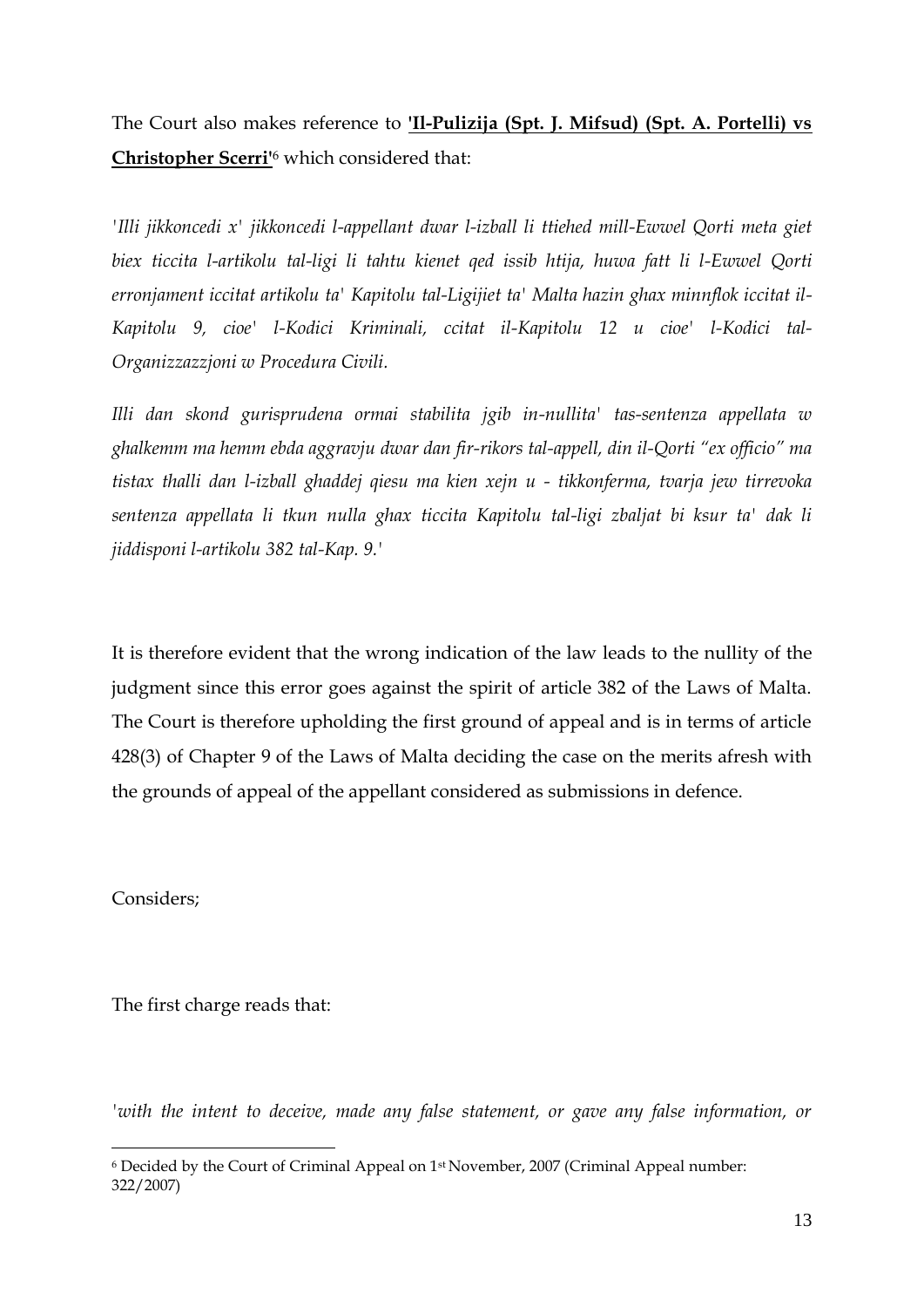*produced any false document, for any of the purposes of the Identity Card and Other Identity Documents Act, Chapter 258 of the Laws of Malta, knowing the same to be false and/or forged an identity document or any other document whatsoever required by, or intended for, any of the purposes of the Act;'* 

Inspector James Grech who testified on the eight (8th) of August of the year two thousand and eighteen (2018) among other facts testified that *'it was the 13th of August 2017, when the wife of the accused and their son where at home in Saint Pauls Bay, and they were robbed by two unknown persons. We were conducting the investigation, on site, I spoke to the accused as the husband of the victim...'* He explained that *'the police were investigating all the people involved, even the two persons who were accompanying the accused and to get the number of the person who called the accused, I did a request to Melita mobile with the number of the accused which was 77021969'*. He explained that *'This number was given by Mr Vasil Jikurashvili here present as the accused. When I did this request Melita answered back that that mobile number is not of Mr Jikurashvili but it is registered on the name of Ignaz Naidzin Avicius.'* He requested a copy of the contract which had a copy of an identity card attached, the name on the identity card was that of Ignaz Naidzin Avicius with number 39504A. From the photo he recognised the person as the accused Vasil Jikurashvili and so he was questioning his identity. A number of verifications were made and the accused also released a statement which the Court will make reference to later on in this judgment. It is also interesting to note that through verifications made with Interpol according to the testimony of Inspector James Grech, the inspector was informed that Ignaz Naidzin Avicius born on the twenty first (21st) of November of the year nineteen eighty three (1983) and with passport 565134, which is also shown on Dok JS 1 and Dok B was in fact the person in the photo marked as Dok JG10 at fol 147.

Dr Dustan Camilleri who testified on the eight (8th) of August of the year two thousand and eighteen (2018) in the capacity of legal officer at the expatriates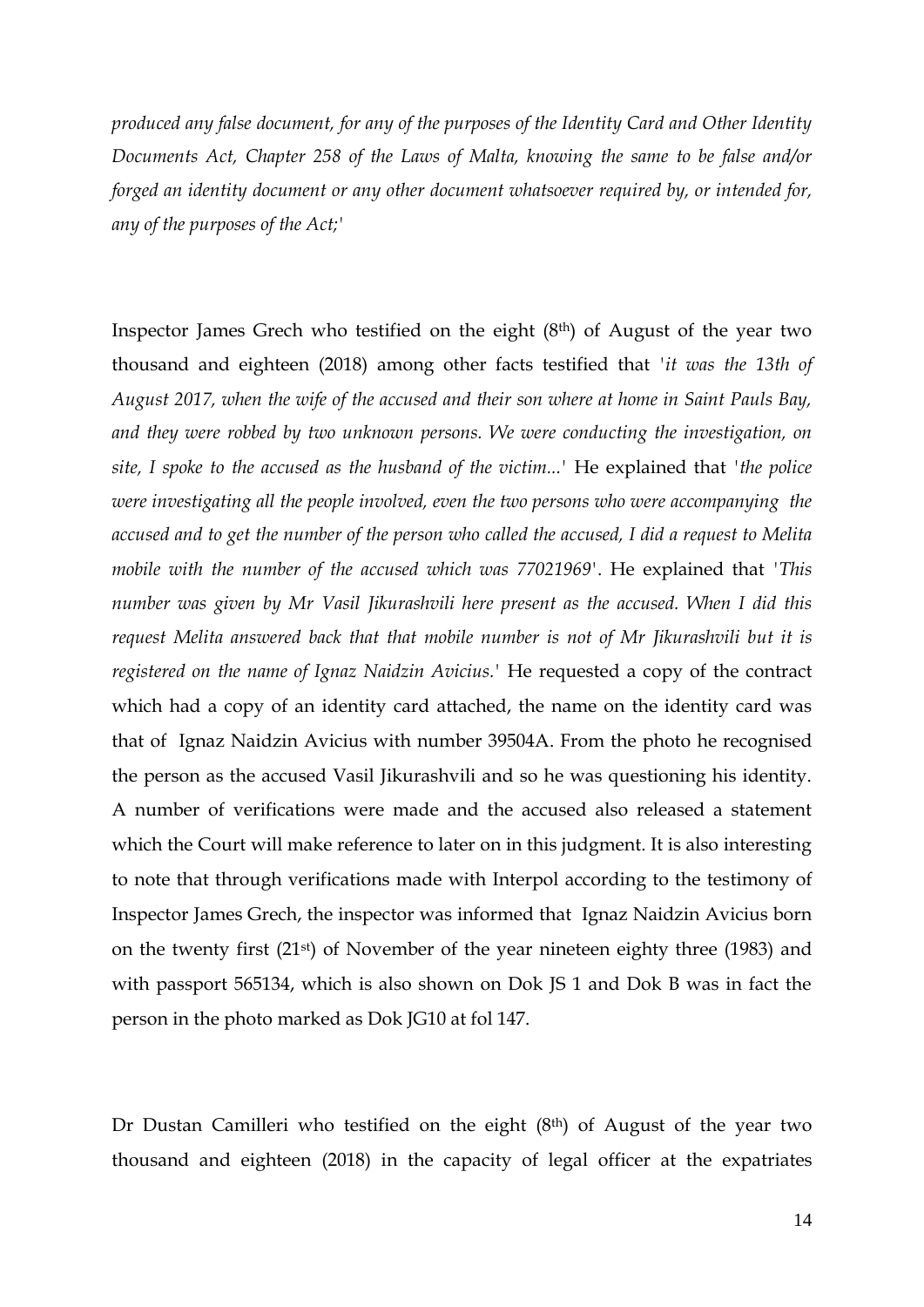department ID Malta explained that there is a file regarding Vasili Jikurashvili being an employment file, a single permit, a permit for residence and a permit for work. He explained that regarding Ignaz Naidzin Avicius there is no physical file, only on the database. It is an old identity card. A number of documents pertaining to Vasil Jikurashvili as well as Ignas Naidzinavicius were presented by this witness. Dr Dustan Camilleri in cross examination in the sitting dated fifteenth (15th) of January 2019 explained that data is imputed by various departments and even from third party programmes and IT systems such as the Central Database System of the Government and they just process it.confirmed that the information on fol 93 being copies of the identity card in the name of Ignas Naidzinavicius is the same information in fol 38 which is a document from the National Identity Management System.

Josianne Sultana in her capacity as representative of the Electoral Office testified on the eight (8th) of August two thousand and eighteen (2018). She explained that there is data regarding the identity card with number 395004A on 'Ignaz Nidar' who presented himself on the twenty ninth (29th) of March two thousand and seven (2007) to be issued with an ID card and was in fact issued with an ID card bearing number 39504A. He presented a Lithuanian passport. She explained that *'when he came to collect his identity card there was a mistake because the nationality was born in Latvia and therefore nationality was Latvanian. They corrected the application form to bear the Lithuanian nationality and the place of birth as Lithuania. This was on 8th April 2007. Furthermore he changed his address on 9th April 2010 from Saturn Flat 2 Triq il-Flotta il-Gzira to Flat 1 Savoy ... Sir Hildebrand Oakes in Gzira as well. From that point onwards we don't have any other records.'* She explained that *'the other name 109698A, Vasil Jukarshim, we only received data from 2013 of any EU national. Our ultimate scope is for all vote registration, non EU not entitled to vote for an election. Therefore from 2013 onwards we don't have any data pertaining to non EU nationals. This, I am assuming it is a non EU because there are no data office'.* She explained that there is no data regarding 109689M. The last data regarding Ignaz Naidzin Avicius who was issued with an old ID card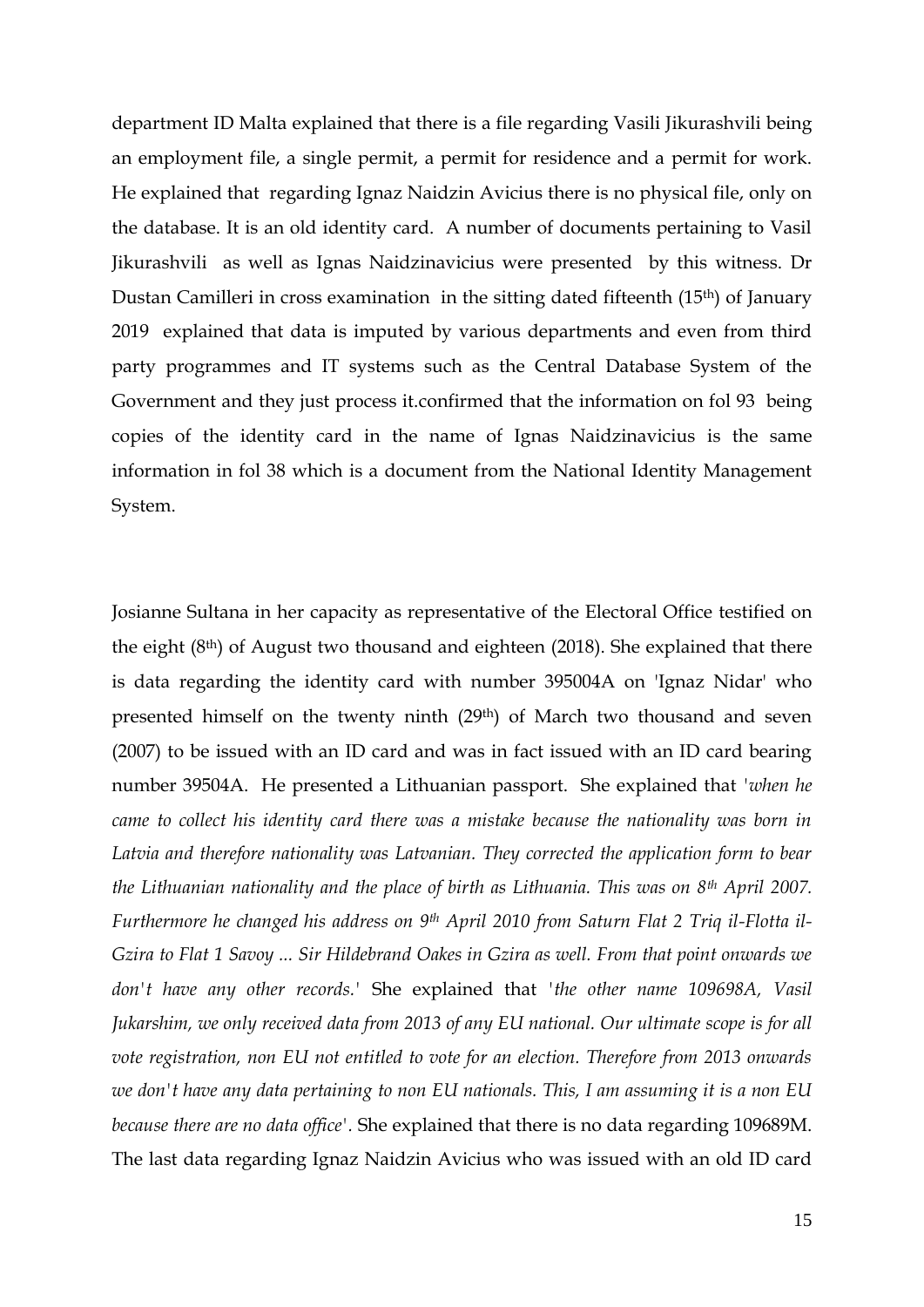the 39504A is the ninth  $(9<sup>th</sup>)$  April two thousand and ten  $(2010)$ , there is no data from that point onwards. A number of documents regarding Ignas Naidzinavicius were filed by this witness. Josianne Sultana who testified in cross examination on fifteenth (15th) of January two thousand and nineteen (2019) confirmed that the applicant signed on fol 62. At that time the applicant had to present his passport and all information is verified through a police officer on the day of the application. Asked whether the information at fol 93 is the same as the information she has in her file regarding Ignas Naidsinavicius, testified that *'the first application, the first ID card one in on the top it may, but in order to proper verifier have to verify the application because the ID card here if it's it tallies with the one in the bottom, it isn't the one which was issued on two thousand and seven (2007) because the date of issue is two thousand and ten (2010). It' an ID card issued.'* The applicant called again on two thousand and ten (2010) to change his identity card address. The details are first verified on application stage. In re-examination she explained that the photo is taken at the office.

Emily Abela testified on the eight (8th) of August of the year two thousand and eighteen (2018) as legal counsel of Melita limited. She presented a contract of Melita with Ignaz Naidzin Avicius with identity card number 0039504A. This agreement was made in two thousand and ten (2010) regarding mobile number 77021969 filed as Doc. EA1.<sup>7</sup> Other correspondence from Melita Ltd addressed to the Assistant Commissioner Kevin Joseph Farrugia was also filed. The documents filed by this witness confirm that the accused made use of the identity card issued in the name of Ignaz Naidzinavicius when he entered into an agreement with Melita Ltd. Karen Cremona as representative of Transport Malta on eight (8<sup>th</sup>) August two thousand and eighteen (2018) testified about vehicle with registration number OAS 515, a blue

1

 $<sup>7</sup>$  The Courts notes that although fol 71 which is a copy of the 'Service Application Form' is in the</sup> name of 'IGNAS Naidzinavicius', the last page of the terms and conditions at fol 72 is signed and dated the 4th of October, 2010 but the name, ID card number, account number and other details on this page and the back of fol 73 are missing. The appellant however during his interrogation confirmed that he entered into a contract with Melita and used the document of Ignas Naidzinavicius.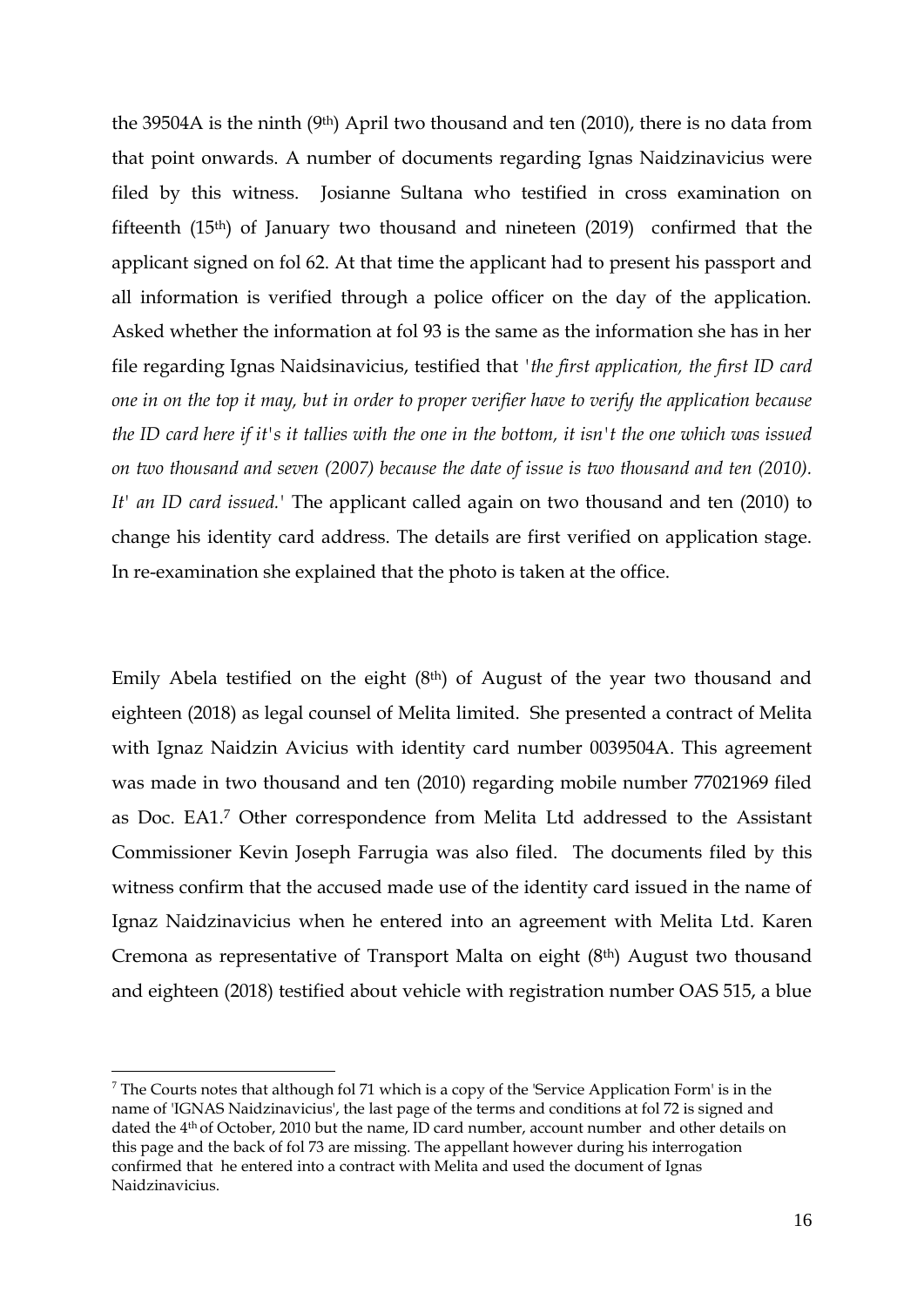Peugeot 106 registered on 'Ignaz Naidzin Avicius' <sup>8</sup> with identity card number 35904A since the twenty second (22nd) of June of the year two thousand and nine (2009). The car was scrapped on thirty  $(30<sup>th</sup>)$  March two thousand and seventeen (2017). The other vehicle with registration number VIP 309 being a silver Opel Astra was registered on 'Ignaz Naidzin Avicius' <sup>9</sup> with identity card number 39504A between the twelfth (12th) of April two thousand and eleven (2011) till the fourth (4th) of November two thousand and fifteen (2015). Documents pertaining to these two vehicles as well as transfer documents with the name of 'Naidzinavicius Ignas' were also presented.

Joseph Saliba as a representative of Jobs Plus who testified on eight (8) August two thousand and eighteen (2018) explained that he only found information about Vasil Jikurashvili and presented the employment history, a copy of their recommendation as to whether the employment licence is issued to ID Malta, a copy of the application form for the issue or extension of an employment licence for a third country national, a copy of his Georgian passport found in their file and other documentation. No information was found regarding Ignaz Naidzin Avicius.

PS 285 Geoffrey Cutajar testified on the (3rd) October two thousand and eighteen (2018) regarding a hit and run accident Ignas Naidsinavicus was involved in which took place in October two thousand and thirteen (2013). The document with PCR person details was filed as well as an affidavit of PS 285 G. Cutajar and the report regarding this accident was presented. The witness also stated that Ignas had shown his identity card. This therefore confirms that the accused had also shown the identity card with false information when being spoken to by the Police.

Inspector James Grech who also testified on (3rd) October two thousand and eighteen (2018) presented a judgment delivered against Ignas Naidsinavicius on the tenth (10th) of December two thousand and thirteen (2013).

1

<sup>8</sup> This per KC1 at fol 79 should read 'Ignas Naidziavicius';

<sup>9</sup> This per fol 96 should read 'Ignas Naidziavicius'.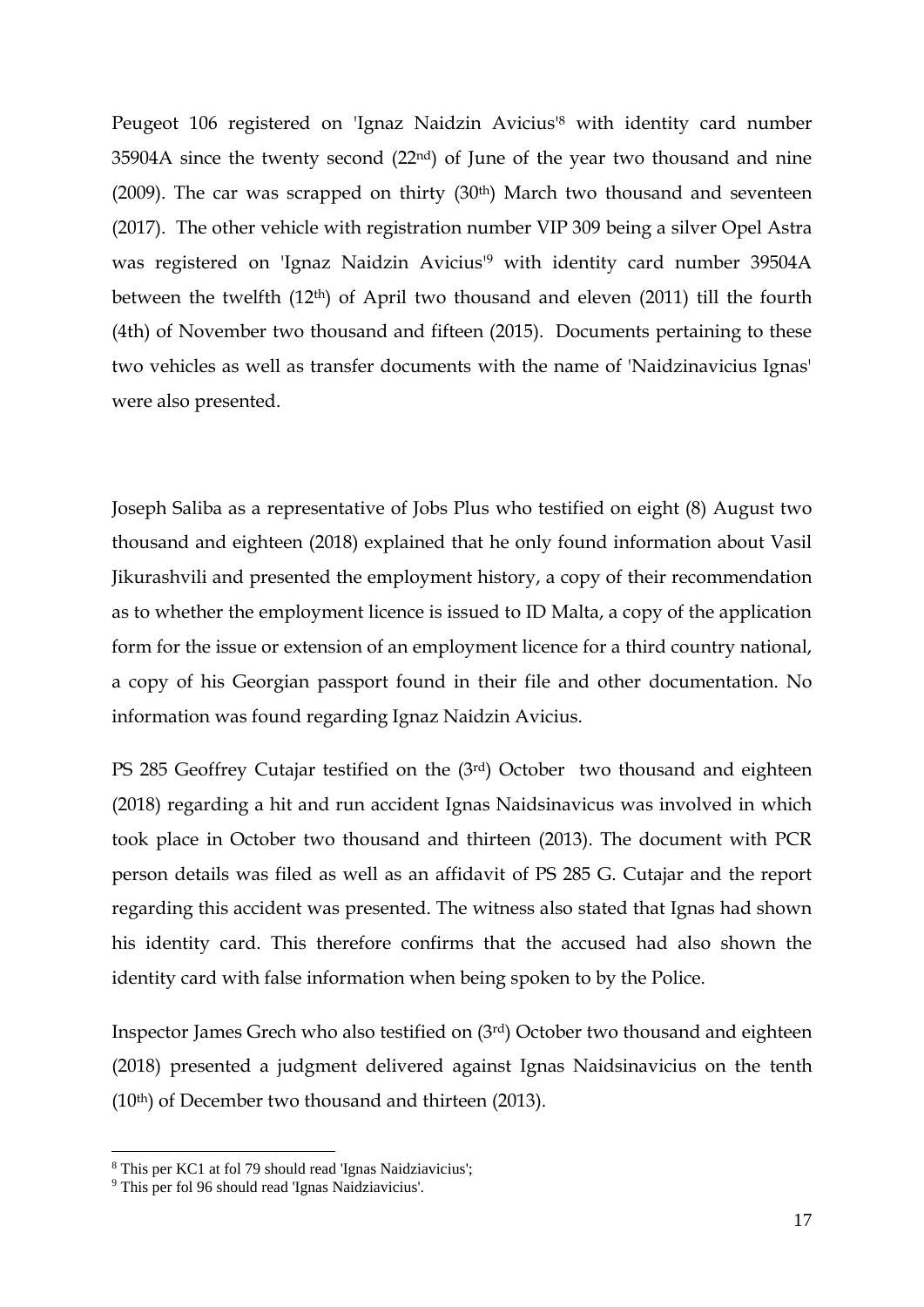The Court will now make reference to the statement of the accused, a transcript of which is found at fol 154 et sequitur marked as Dok MM1. This statement was released on twenty fifth (25<sup>th</sup>) of July two thousand and eighteen (2018). Among other facts, he explained that he was born in Georgia, Tbilisi on the fourth (4th) of January nineteen eighty (1980). He said that his mobile number was 77021969 from the year two thousand and eight (2008) or nine. He explained that his name is Vasil Jikura Shvili, confirmed that he is from Georgia a third country national, not in the European Union. He confirmed that he had a problem to stay for long in Malta because he had to return to his country and he was living in Gzira at the time, he met a person from Lithuania but he does not remember his name. He explained that *'he told me do passport like this one if they're going to check to you and you are working, they don't deport you, you can continue working but if you do something bad, it will be big problem for you. I say no I am here for work and then he told me if you want I can check, I can make passport for you. Lithuanian passport for some money, I don't remember exactly because maybe that was the Lira at the time.*' He got a Lithuanian passport since Lithuania is in the EU and so he could stay in Malta without problems. He does not know from where the other person got the passport but he thinks he got it from Lithuania. He thinks that it took around three (3) weeks. He knew that the details were not his, he wanted to continue to work and he took the Maltsee ID. He applied with the passport and went to Evans Building and presented the Lithuanian passport. He had an ID card twice, probably one in twenty ninth (29th) March two thousand and seven (2007) where he applied with details of Ignas Naidzinavicius. He does not know Ignas Naidzinavicius. He confirmed that the details of Ignas Naidzinavicius were taken from the passport presented. He knew that the passport was not good. Asked if he remembers where he used this id card, he replied *'Like I make contract because to use for some things I needed Maltese ID and I used it.*' He confirmed doing a contract at Melita. He confirmed that until the fourth  $(4<sup>th</sup>)$  of October of the year two thousand and ten (2010) he was still using the document of Ignas Naidzinavicius. He confirmed that the Peugeot 106 'OAS515' was in his name and bought on twenty second (22nd) June two thousand and nine (2009). He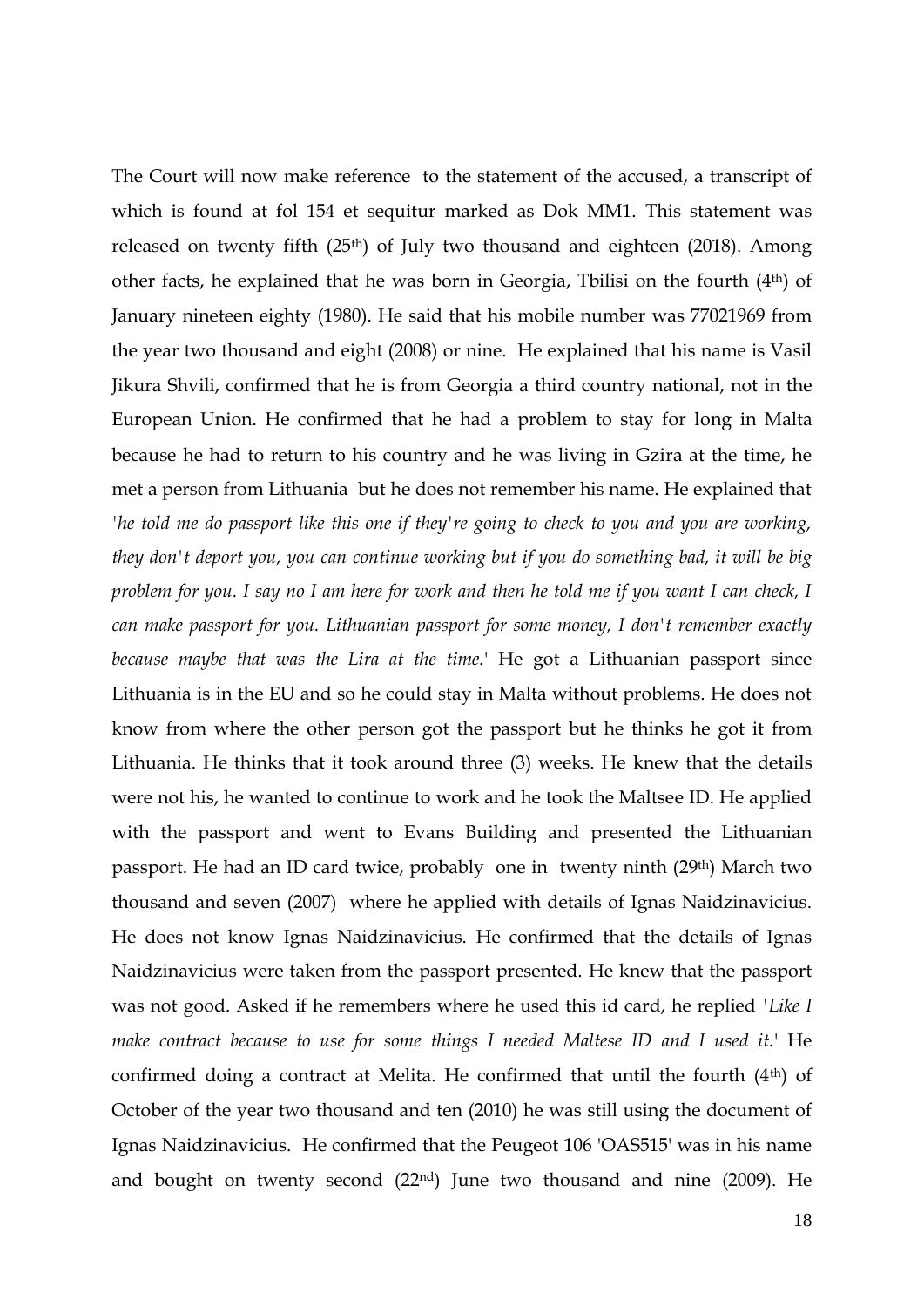confirmed that for the transfer, he used the document. He used the Maltese ID card. He confirmed that he then had an Opel Astra with registration number 'VIP 309' in his name from April two thousand and eleven (2011) to November two thousand and fifteen (2015). He confirmed that he again used the document of Ignas Naidzinavicius. Asked *'You knew that you were doing wrong, it was not good because it was not your identity.*', replied '*Yes, but I did because you know, to stay here, to work, to do something better, all the time I didn't make anything bad.*' He confirmed that he reported a theft in his flat in Gzira as Vasil Jikura Shivili and then there was another one last August where the Inspector spoke to him as Vasil. Asked what he did with the false passport in the name of Ignas Naidzinavicius, he replied that he threw everything even the ID card. Stating that *'I didn't keep them long time until from this time when I, when I start working in my name normally.'* Asked when he started working in his name, he replied *'When I get work permit and start working with my name, I want to go out from this everything, from this paper, trying to go from that everything, even now maybe after till now, if I go somewhere else, maybe most of people who knows me still calls me Ignas and I'm telling them I am not Ignas, I am Vasil, why you was Ignas and I'm saying it was my nickname*.' A lot of people know him as Ignas. He explained that *'I always from my name always was trying to keep clear, keep clear this one, that's why the Opel was start to transferring because to clear from this name and finish.'* He came to Malta in two thousand and five (2005), when he was twenty five (25) years old. He met his wife in Malta, his son was born in Malta and who is a Maltese citizen. He explained that *'if there is possible to I know I did wrong. I was using this paper but on this situation maybe I can stay and continue work with my name and have family here.'* He explained that he left Georgia because the situation was too bad while explaining how low salaries in Georgia are.

## Considers;

Even though the accused discarded all documents issued in the name of Ignas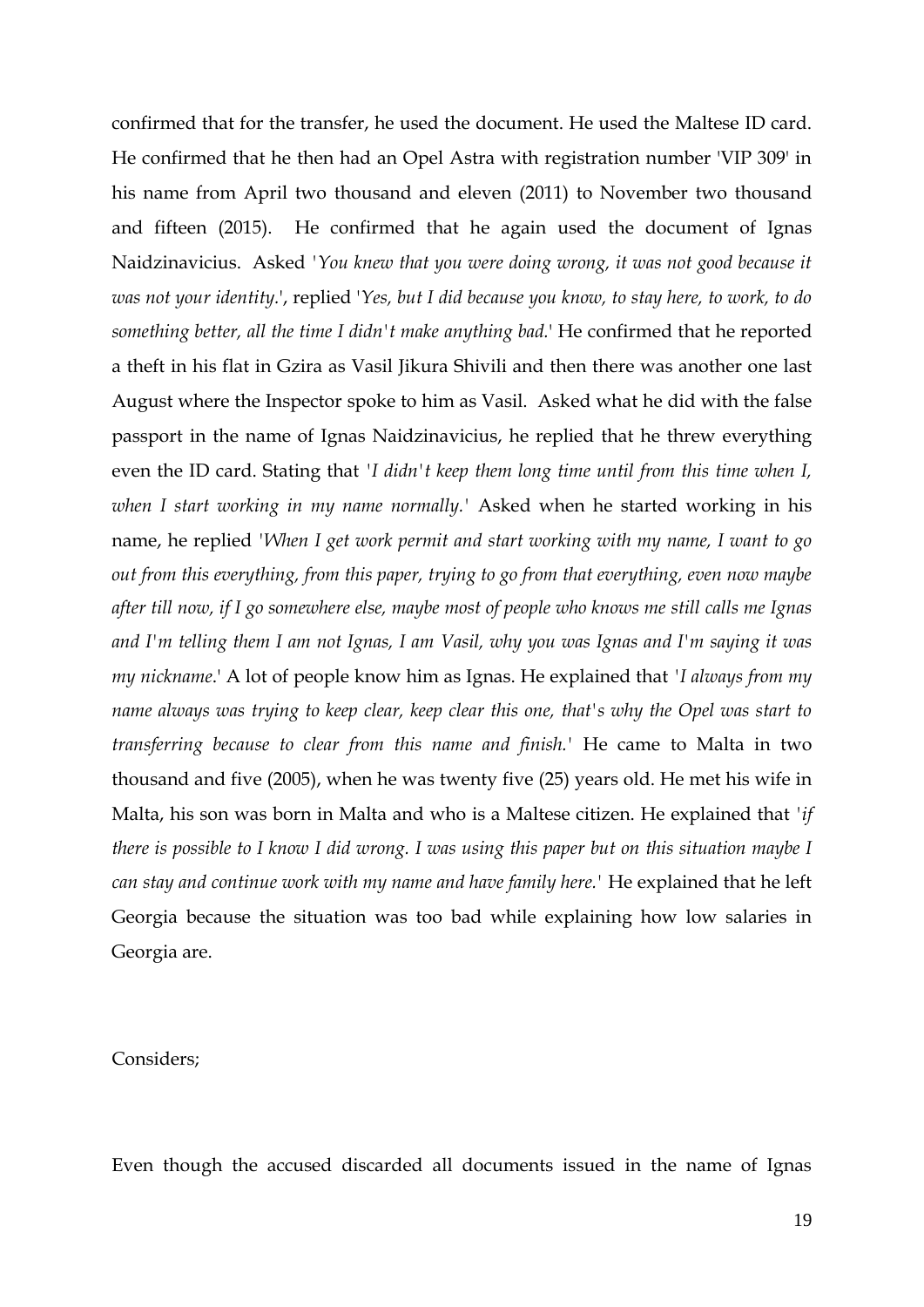Naidzinavicius and so it was impossible for the identity card containing false information as well as the forged passport to be presented before the First Court, the statement released voluntarily by the accused leaves no doubt that the accused knew that he was making use of a false passport, through which he applied for a Maltese identity card on the pretence that he was someone else. It is also clear that he made use of a false passport as well as false information based upon the content of this false passport with the intent to obtain a Maltese identity card number to be able to work and reside in Malta. By using a Lithuanian passport he was therefore not considered as a third country national in view that Lithuania forms part of the European Union with the result that he could benefit from residence as well as work in Malta.

This offence falls under article 24(2)(b) of Chapter 258 of the Laws of Malta. It has been sufficiently proven that the accused knowingly made a false statement and gave false information when he provided personal details which were not his and when he also presented the Lithuanian passport which he knew was false, for the purpose of residing and working in Malta. Inspector James Grech on the eight (8) of August, two thousand and eighteen (2018) explained that *'I checked with Interpol to see whether they have information about Ignaz Naidzin Avicius and in fact they informed me on the 31st of August 2017 that Mr Ignaz Naidzin Avicius born on the 21st November1983 and with passport 565134, which is also shown on dok Js 1 and dok B already presented was in fact the person in the photo I am presenting here attached to the reply from Georgia.*' Therefore it is clear that the accused was using someone else's identity with the intent to deceive, that is pretending to be a Lithuanian in order to be issued with a Maltese Identity card and be in a position to work and reside in Malta.

As considered in **'Il-Pulizija (Spettur Joseph Hersey) Vs Carmen Spiteri Coleiro ta' 54 sena, bint Joseph u Rita xebba Coleiro, imwielda Tas-Sliema fl-24 ta' Jannar 1959, detentur tal-karta ta'l-identita' numru 809259(M) u toqghod 62, Tropaze, Triq**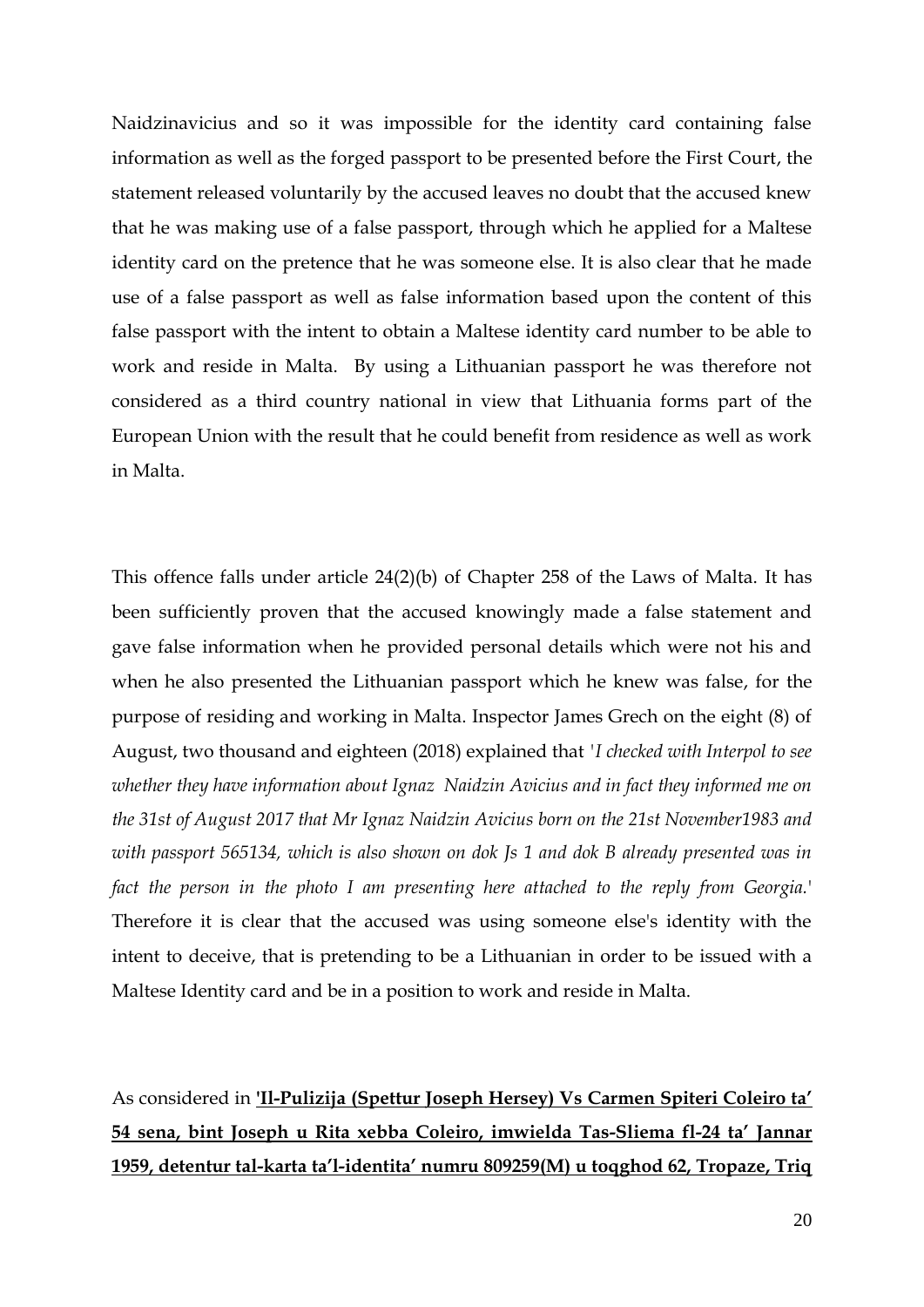## **Patri Guze' Delia, Balzan.'** 10:

*'Illi l-artikolu 24(2)(b) jistipula:* 

<u>.</u>

*"Kull persuna li tagħmel xi dikjarazzjoni falza, jew tagħti xi tagħrif falz, jew tipproduċi xi dokument falz, għal xi wieħed mill-għanijiet ta' dan l-Att, meta tkun taf li dan huwa falz tehel meta tinsab hatja "* 

*Il-ligi ghalhekk timponi bhala rekwizit l-element tax-xjenza da parti tal-awtur taddikjarazzjoni jew tal-persuna li tkun qed taghti it-taghrif falz. Illi ghalhekk il-persuna irid ikollha l-intenzjoni li tqarraq ghaliex tkun qed taghti informazzjoni falza, meta taf illi dak li tkun qed tghid huwa falz. Jekk din l-intenzjoni hija nieqsa allura ir-reat ma jissussistiex ghaliex ikun jitratta ta' zball u xejn iktar. Id-difiza allura tikkontendi illi l-prosekuzzjoni naqqset mili tressaq provi sufficjenti fil-kamp penali li jistghu iwasslu ghar-reita ta'limputata billi ma giex ippruvat l-element tal-qerq.* 

*Illi mill-provi akkwiziti jidher illi l-imputata marret volontarjament taghmel karta ta'lidentita gdida u dana wara rapport li hija ghamlet illi l-karta ta'l-identita taghha kienet intilfet. Kienet hi u hadd iktar illi ghaddiet l- informazzjoni mehtiega lil kuntistabbli 153 sabiex tkun tista' tinhargilha karta ta'l-identita gdida. Dana huwa ikkonfermat fix-xhieda talkuntistabbli 153 stess li gharrfet lill-imputata bhala l-istess persuna li kienet ipprezentat ruhha l-10 ta' Marzu 2010 gewwa l-Ufficcju Elettorali. Illi meta l-imputata ghalhekk ghaddiet l-informazzjoni ta' bintha, minflok taghha, u wara dahhlet tiehu ir-ritratt sabiex dana jitwahhal fuq il-karta ta'l-identita gdida, hija kienet taf ben tajjeb illi id-dettalji li kienet tat ma kenux taghha. Inoltre jidher illi l-imputata ghamlet 'il fuq minn sena b'dina il-karta ta'l-identita f'idejha u kwindi kieku stess il-Qorti kellha temmen illi l-imputata ghamlet zball certament kellha zmien bizzejjed biex tinduna illi l- particulars li kien hemm fuq il-karta ta'lidentita gdida li inhargitilha ma kenux taghha! Il-Qorti ghalhekk hija tal- fehma illi limputata intenzjonalment tat taghrif falz meta tallbet li tinhargilha karta ta'l-identita gdida wara rapport li ghamlet illi dina l-karta ta'l-identita kienet intilfet.'* 

<sup>&</sup>lt;sup>10</sup> Decided by the Court of Magistrates (Malta) as a Court of Criminal Judicature on 29th May, 2013 (Number: 528/2011)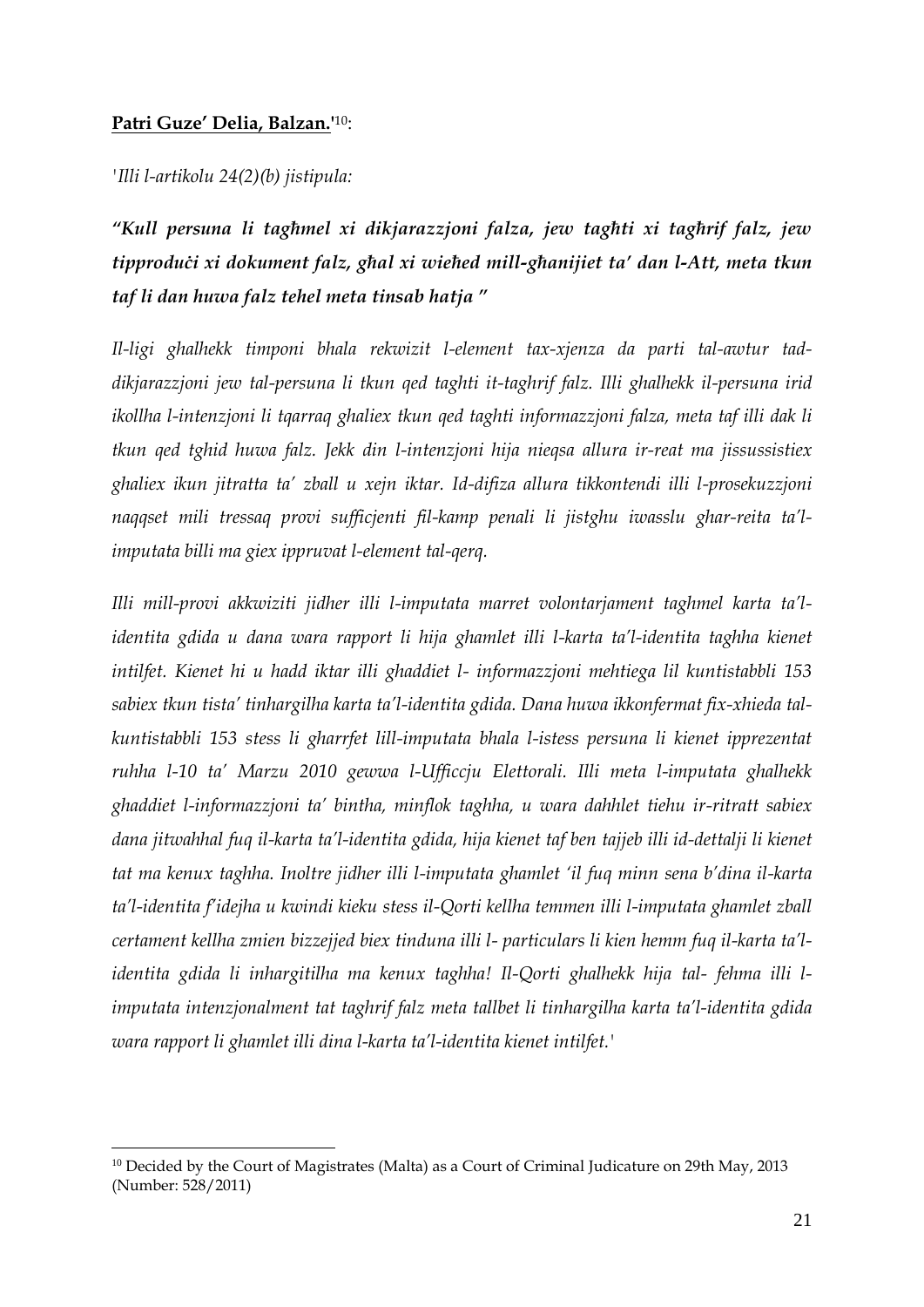Before concluding that the first charge has been sufficiently proven by the prosecution, the Court will be considering the plea of prescription also raised by the defence in the second ground of appeal. The appellant submitted that based on the consideration that the last time the identity card was used, was back in two thousand and fifteen (2015), the Court of Magistrates decided that the charge was not in the words of the appellant *'prescribed',* that is time barred. The appellant submitted that the Court considered that the fact that in two thousand and ten (2010) Ignas Naidzinavicius presented himself before the electoral office in order to change his residential address was enough for prescription to be renewed. The accused disagreed with this on the basis that with regards to the change of residential address, the prosecution did not produce any evidence that purports that the furnishing of such address to the relevant authorities was false and that it therefore cannot be considered that the giving of such address renewed the prescriptive period. The appellant also submits that the aims behind the promulgation of Chapter 258 are clear since the acts provides that *'To make provision for and in respect of identity cards and to provide for matters ancillary to or connected therewith.'* According to the accused, the aim of this Act is to regulate the issue and removal of documents issued by the authorities, therefore identity cards, residence documents and identification documents. The accused also makes reference to article 28 of the Act which provides that:

*'An identity document which has not been tampered with shall, unless its validity expires or is terminated, be evidence of the identity of the holder as shown on the document, and shall be accepted as such by every public officer or authority and by every other person.'*

The accused submits that article 24(1)(b) regards the giving of false statements, information and documents for the purposes of the Act, that is the issue of documents and not their use and how one purports himself with regards to third parties by means of such document which in such case according to the appellant is punishable under a different article. In terms of the law, the document is proof of one's identity. The appellant therefore submits that it results from the judicial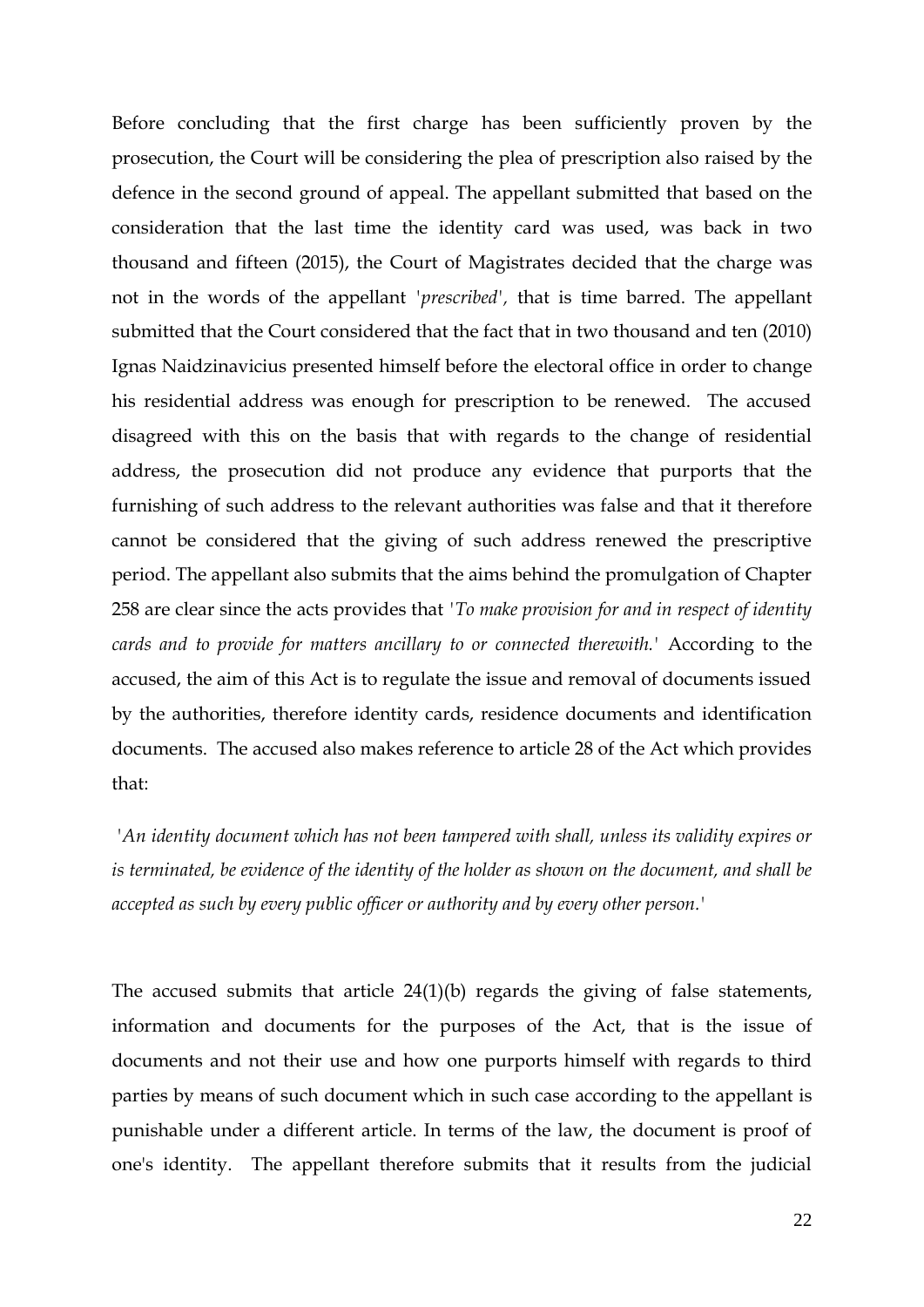proceedings that the application for the identification document was filed back in 2007, and no changes were made apart from the change in address, to which no evidence was brought to show that such information was false. Therefore according to the appellant, this charge is time barred by the ten year prescription.

## Considers;

This offence is punishable to imprisonment for a period of not less than two (2) years and not exceeding five (5) years. Article 688 of Chapter 9 of the Laws of Malta provides that a criminal action is barred *'(c) by the lapse of ten years in respect of crimes liable to imprisonment for a term of less than nine but not less than four years;*' The applicable prescriptive period is therefore that of ten (10) years.

The Court will first consider the charge in relation to the Lithuanian passport and will then consider the identity card issued on the basis of information contained in the Lithuanian passport. The accused was arraigned in Court under arrest on the twenty sixth (26<sup>th</sup>) of July two thousand and eighteen (2018). Dok JS2 at fol 62 is an application form for a Maltese Identity card. The date of presentation of the document is dated twenty ninth (29th) March two thousand and seven (2007), being the date the Court is understanding when the Lithuanian passport was presented and when this application for a Maltese Identity Card was filed. It appears that on the seventh  $(7<sup>th</sup>)$  of April two thousand and seven  $(2007)$  a change in the place of birth was effected, it is however not clear whether the Lithuanian false passport was also presented on the day. There is therefore no evidence confirming without a reasonable doubt that the accused made use of this false Lithuanian passport after April two thousand and seven (2007) which therefore confirms that the first charge limited to the use of the Lithuanian passport is time barred by the lapse of ten (10) years.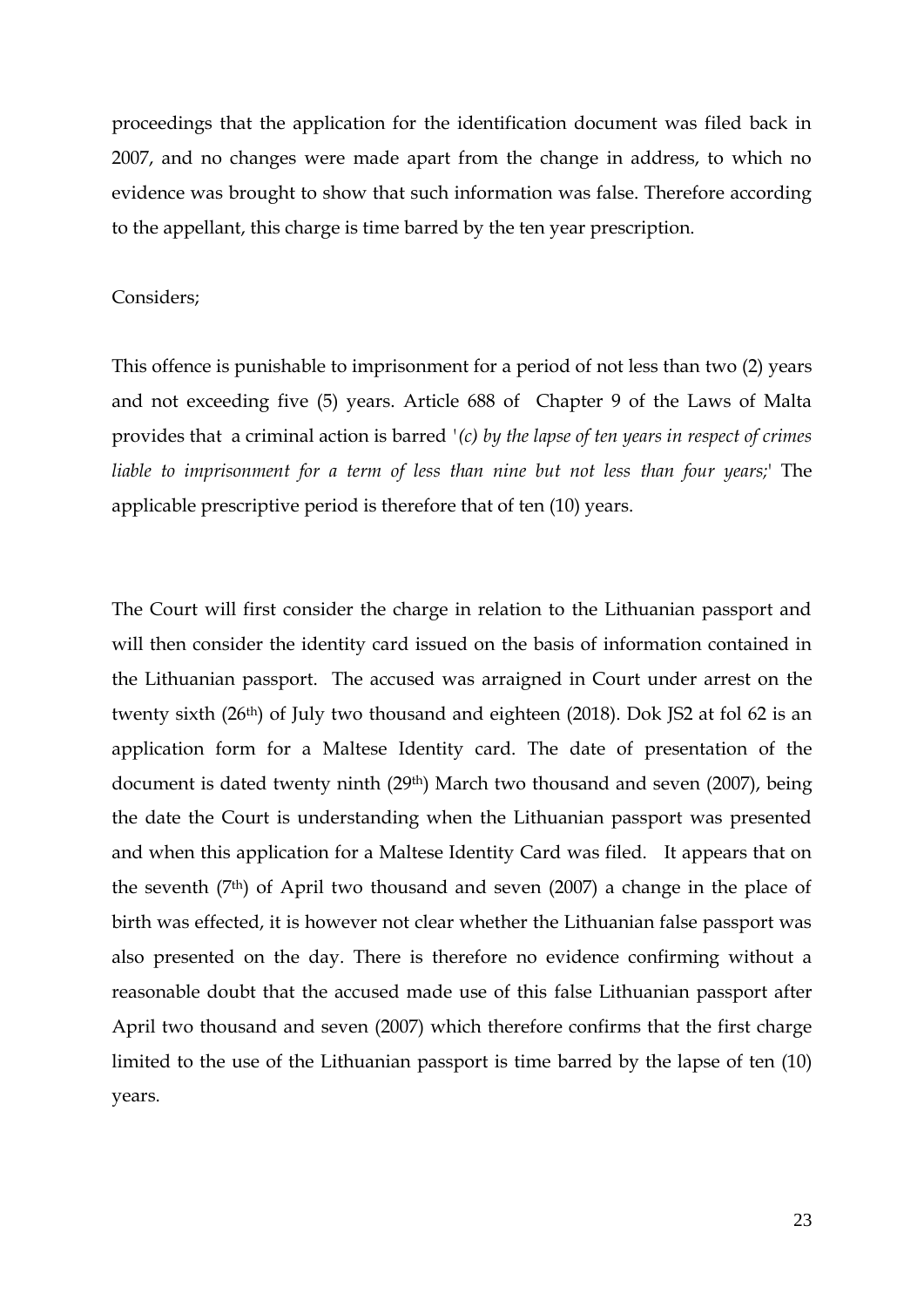The Court will now consider whether the first charge in relation to making a false statement, giving false information or producing a false document, that is an identity card with false information is also time barred. Josianne Sultana in her capacity as a representative of the Electoral Office on eight (8th) August of the year two thousand and eighteen (2018) testified regarding 'Ignaz Nidar' which the Court is understanding should read 'Ignas Naidzinavicius' that *'he was an EU national, we had data regarding the id card 39504A, Mr Nadariz presented himself on 29th March 2007 to be issued with an ID card. He was in fact issued an ID card bearing the number 39504A.*' He presented a Lithuanian passport. She explained that '*when he came to collect his identity card there was a mistake because the nationality was born in Latvia and therefore nationality was Latvanian. They corrected the application form to bear the Lithuanian nationality and the place of birth as Lithuania. This was changed on 7th April 2007. Furthermore he changed his address on 9th April 2010 from Saturn Flat 2 Triq il-Flotta il-Gzira to Flat 1 Savoy ... Sir Hildebrand Oakes in Gzira as well. From that point onwards we don't have any other records.'* Dok JS1 at fol 60 confirms that there was a change in address on ninth (9th) April two thousand and ten (2010). Therefore it results that the accused applied for a Maltese identity card by presenting the false passport as well as false information such as name, surname, date of birth and place of birth on the twenty ninth (29th) of March, two thousand and seven (2007). It also results that a change in nationality on the identity card was effected on seventh (7th) April of the year two thousand and seven (2007) where the accused presented himself as Naidzinavicius Ignas and a subsequent change in the Maltese identity card was made on the ninth (9th) of April of the year two thousand and ten (2010) where the accused requested a change in address. From the acts it appears that at least two identity cards were issued in the name of Ignas Naidzinavicius, a copy of one issued on seventh (7th) April of the year two thosuand and seven (2007) which expired on the thirty first (31st) of August of the year two thousand and eight (2008) is found at fol 88 and another identity card issued on the ninth  $(9<sup>th</sup>)$  of April of the year two thousand and ten  $(2010)$  and valid till the thirty first  $(31<sup>st</sup>)$  of August of the year two thousand and fourteen (2014), a copy of which is found at fol 93. Even though these copies are not certified true copies but are attached with transfer documents of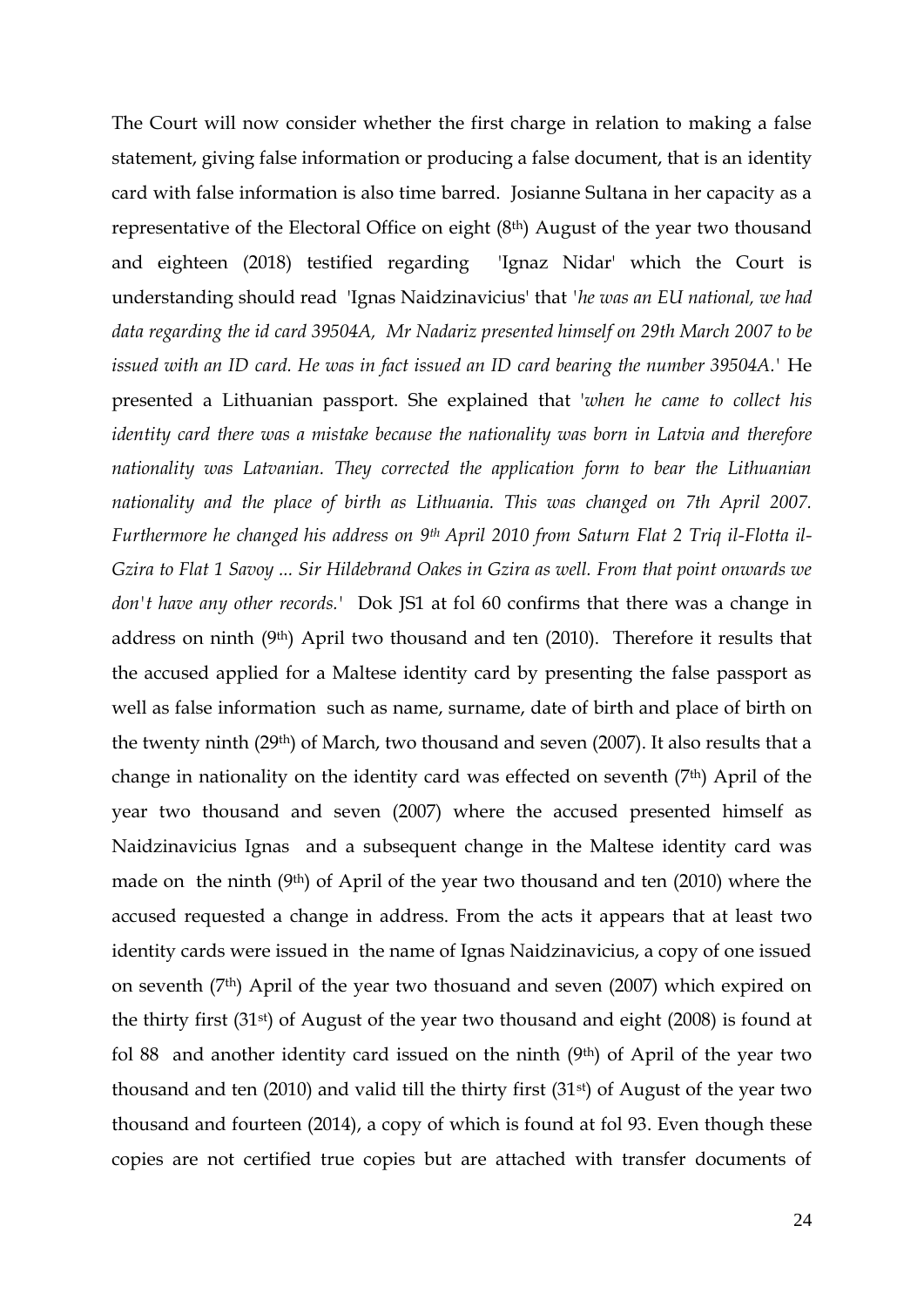vehicles, the accused in his statement confirmed that he made use of the Maltese identity card for the transfer of vehicles.

It also results from the testimony of Emily Abela in representation of Melita Ltd that an agreement was entered into by Ignaz Naidzin Avicius. Dok EA1 at fol 71 confirms that this agreement was entered into on 4<sup>th</sup> October 2010<sup>11</sup> whereby the identity card with false information was attached to this agreement as found at fol 73.

From the documentation filed by Karen Cremona as representative of Transport Malta, it results that not only were vehicles registered in the name of Ignas Naidzinavicius but also that this identity card with false information was made use of in order for the transfer of these vehicles to take place. Ownership by the accused of Peugeot 106 started on twenty second (22nd) June two thousand and nine (2009) while in the case of the Opel Astra, the accused owned this vehicle from the twelfth  $(12<sup>th</sup>)$  of April two thousand and eleven  $(2011)$  and ended on fourth  $(4<sup>th</sup>)$  November two thousand and fifteen (2015).

The accused when releasing his statement confirmed that in the agreement with Melita on fourth (4th) October two thousand and ten (2010) he was still using the document of Ignas Naidzinavicius and also for the transfer of the vehicles mentioned. Asked when he started working with his name he replied that *'When I get work permit and start working with my name, I want to go out from this everything, from this paper, trying to go from that everything, even now maybe after till now, if I go somewhere else, maybe most of people who knows me still calls me Ignas and I'm telling them I am not Ignas, I am Vasil, why you was Ignas and I'm saying it was my nickname.'*

1

 $11$  The Courts notes that although fol 71 which is a copy of the 'Service Application Form' is in the name of IGNAS Naidzinavicius', the last page of the terms and conditions at fol 72 is signed and dated the 4th of October, 2010 but the name, ID card number and account number account number and other details on this page and the back of fol 73 are missing. The appellant however during his interrogation confirmed that he entered into a contract with Melita and used the document of Ignas Naidzinavicius.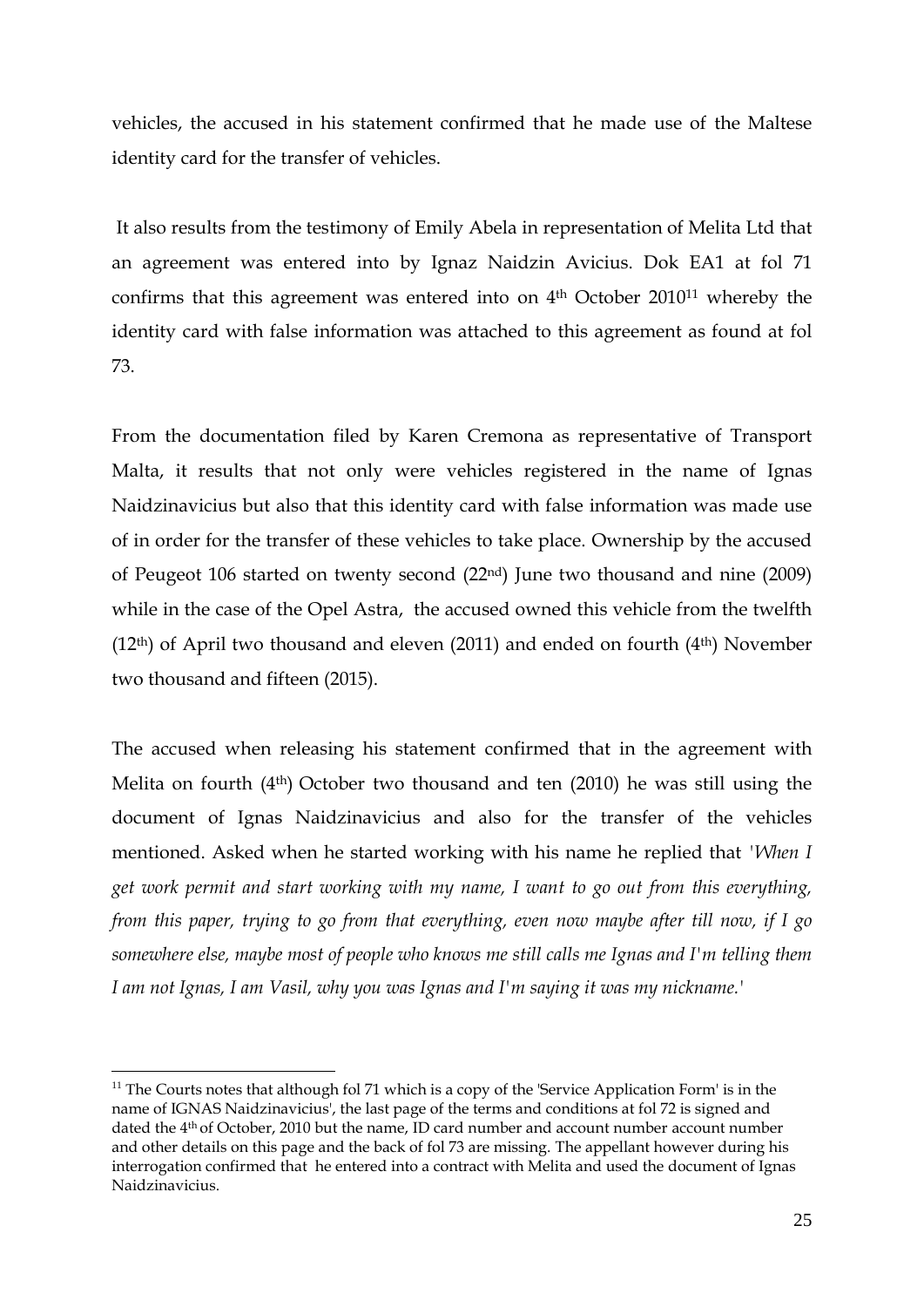#### Considers;

The offence under article 24(2)(b) of Chapter 258 of the Laws of Malta refers to when a person *'makes any false statement, or gives any false information, or produces any false document, for any of the purposes of this Act, knowing the same to be false'*.

Article 18 of Chapter 258 of the Laws of Malta provides that:

*'An identity document which has not been tampered with shall, unless its validity expires or is terminated, be evidence of the identity of the holder as shown on the document, and shall be accepted as such by every public officer or authority and by every other person.'*

The purpose of an identity document is that of evidence of the identity of the holder and therefore the Court opines that making use of an identity card as evidence of the identity of the holder with the knowledge that it contains false information is an offence covered under article 24(2)(b) of the aforementioned chapter. The purpose of the Act is not only the issuance of documentation such as identity cards and residence cards but also the regulation of the use and contents of such identification documents which is therefore ancillary to and connected with identity cards. The use of an identity card with false information as a means of proof of the identity of the holder in cases such as the transfer of vehicles or as a party to an agreement is tantamount to an offence under article 24(2)(b) of Chapter 258 of the Laws of Malta in view that the rasion d'être of presenting an identification document is that of proving identity.

Furthermore, the Court considers that not only has the continuous nature of this offence been proven in view of the accused using this identity card on different occasions, but also that it has been sufficiently proven that the accused presented himself at the Electoral Office on ninth (9<sup>th</sup>) of April of the year two thousand and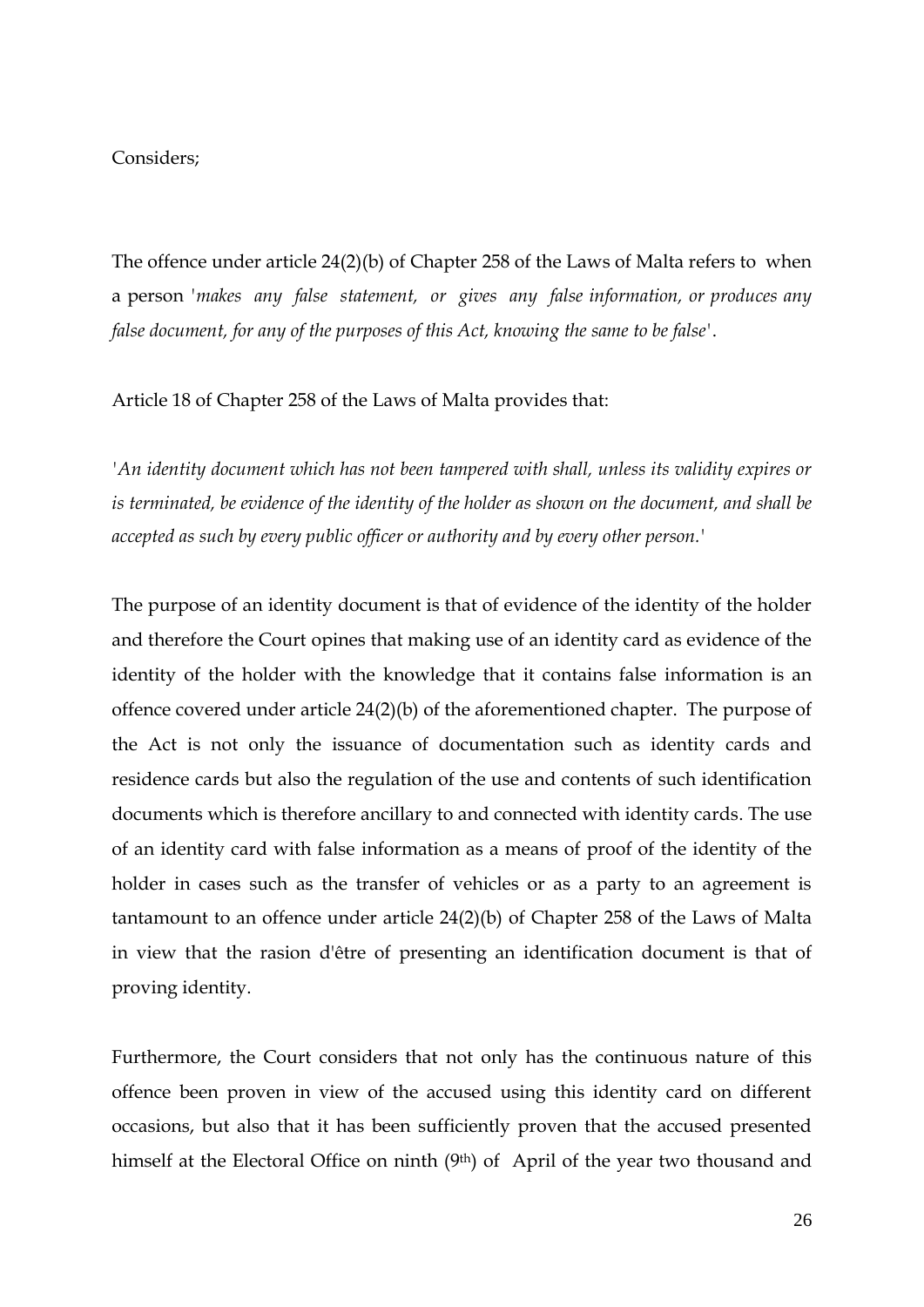ten (2010) in order to change the address indicated on the identity card, with the result that a new identity card had to be issued with the address of the new place of residence. The appellant in his appeal submitted that there is no evidence that the new address provided was false. The Court disagrees with this argument in view that the issue is not whether the new address was false, there was in fact no contestation as to the validity or otherwise of the address, the fact at issue is that the accused once again made use of false information, that is a false name and surname and other personal details such as place of birth and so presented himself to be someone else, when he requested a change in address shown on the identity card containing false information, irrespective of whether the new address was correct or otherwise. This is also confirmed from Dok JS4 at fol 65 which the Court considers as a declaration by the accused that he is Naidzinavicius Ignas while declaring that he is living in another address.

It has therefore been sufficiently proven that the accused is guilty of the first charge limitedly to the offence of with the intent to deceive, made false statements and gave false information and produced a false document namely the identity card issued in the name of Ignas Naidzinavicius. This is therefore not time barred. The Court is however not finding guilt of the last part of the first charge which reads *'forged an identity document or any other document whatsoever required by, or intended for, any of the purposes of the Act'* and this in view that the Lithuanian passport was forged by a third party while the Maltese identity card while containing false information, was issued by the Maltese authorities so cannot be considered as forged.

Considers;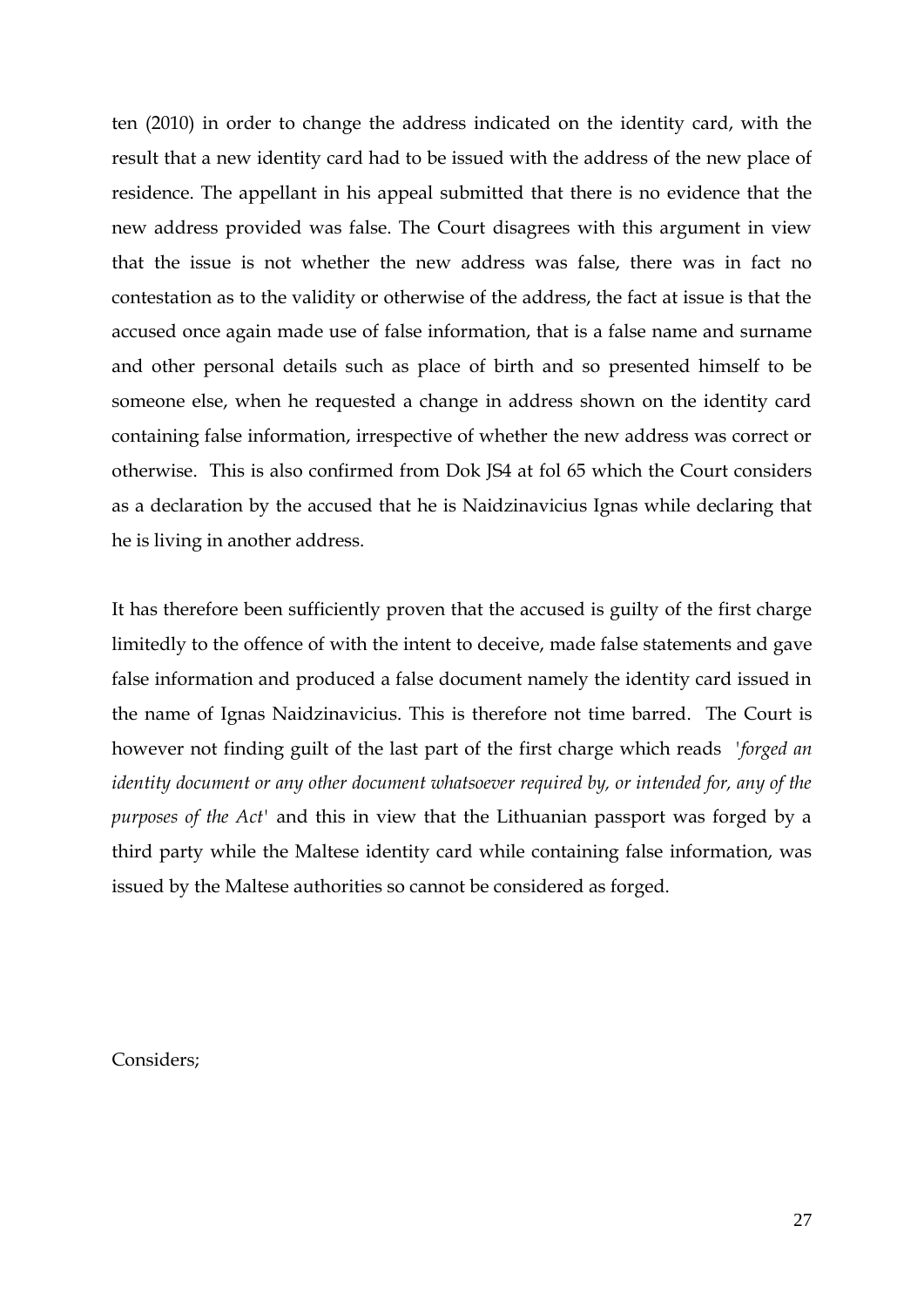The third charge reads *'Also with having, in order to gain any advantage or benefit for himself or others, in any document intended for any public authority, knowingly made a false declaration or statement, or gave false information;'*.

It is evident that this charge was issued as an alternative to the first charge and so the Court will abstain from taking cognisance of this third charge and will apply the offence carrying the graver punishment, that is of the first charge.

The second charge reads:

*'Also with having forged, altered or tampered with any passport, identity card or residence permit, or used or had in his possession any passport, identity card or residence permit which he knew to be forged, altered or tampered with;'*

From the acts it was sufficiently proven that the accused had in his possession a passport which he knew to be forged, altered or tampered with. It was however not proven that it was the accused who forged, altered or tampered with a passport, identity card or residence permit.

Article 5 of Chapter 61 of the Laws of Malta provides that:

*'Any person who forges, alters or tampers with any passport or uses or has in his possession any passport which he knows to be forged, altered or tampered with, shall, on conviction, be liable to imprisonment for a term from six months to two years.'*

In terms of article 688(d) of Chapter 9, this offence is barred by the lapse of five years. In fact this provides that criminal action is barred:

*by the lapse of five years in respect of crimes liable to imprisonment for a term of less than four years but not less than one year'*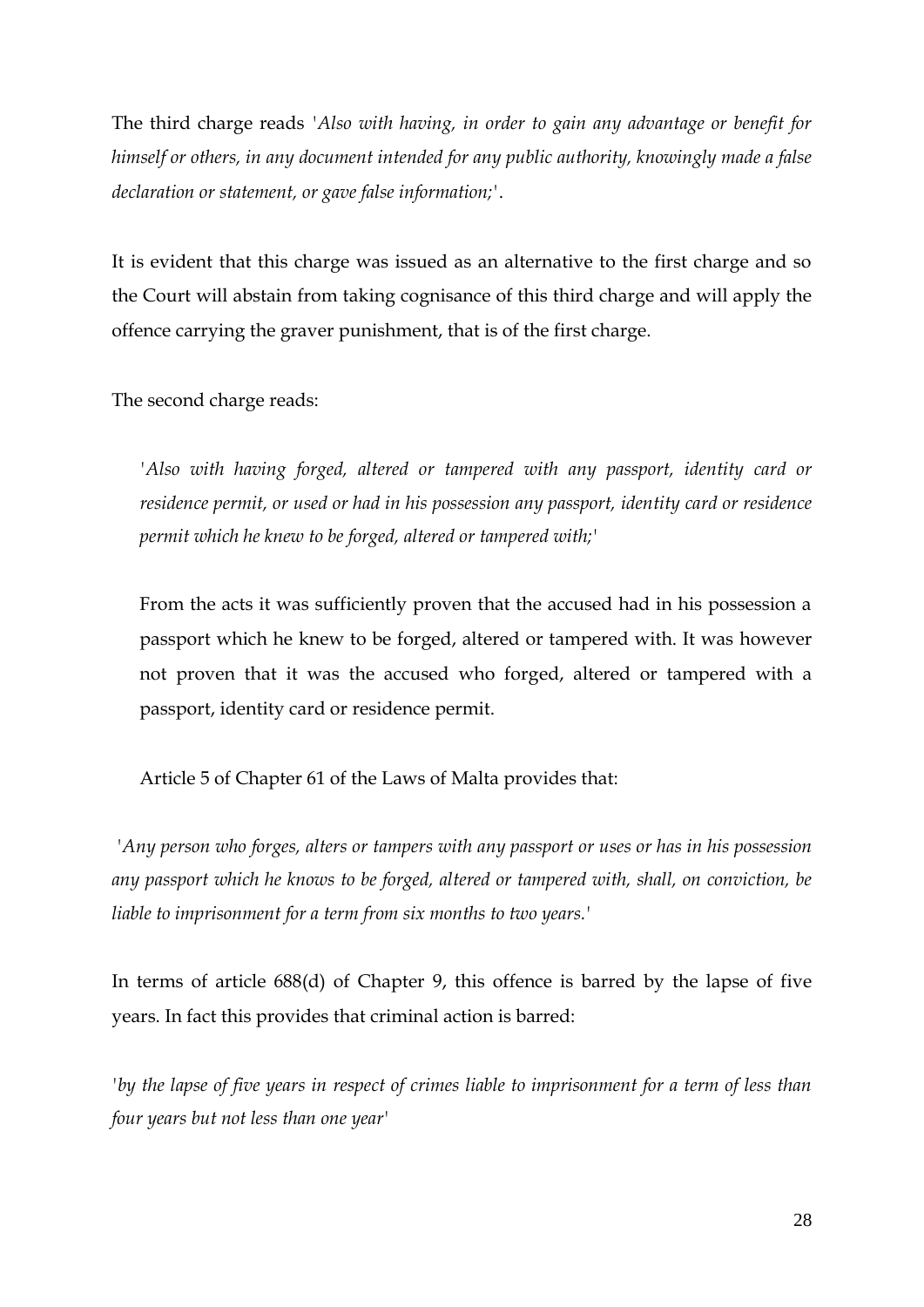The appellant submitted that the Court erroneously decided that the possession in terms of law remained operative till two thousand and thirteen (2013) that is, till the moment the working permit was issued. The appellant also submitted that in terms of the application at fol 62 of the proceedings submitted to the relevant authorities for the issue of the identification card, it is declared that the alleged passport was valid till two thousand and ten (2010). He submits that whereas one presumes that such application was approved on the fact that the authorities verified the content of that passport, no further evidence was brought which proves that there existed a different passport or that further changes were made. The accused submitted that even if the Honourable Court were to conclude that the accused remained in possession of the alleged passport, since the passport expired, it did not hold any validity before the relevant authorities and so submitted that the charge is time barred since the prescriptive period shall start from two thousand and ten (2010) and not two thousand and thirteen (2013) as provided by the First Court.

This Court will not be considering what the First Court decided in view that the judgment has been declared as null earlier on in this judgment. It will however consider whether this second charge is time barred.

Reference is made to fol 62 marked as Dok JS2 where details of the Lithuanian passport was inserted. The Date of expiry is *'2010.07.20'*. The accused in his statement when asked what he did with the false passport, replied that he threw it away. He said that *'I didn't keep them long time until from this time when I, when I start working in my name normally.'* According to Dok. A at fol 37 Vasil Jikurashvili's residence application for the purpose of employment was approved on twenty fourth (24th) October two thousand and thirteen (2013). The Court however cannot consider that this was the date when the accused was the last time in possession of the forged passport. In view of the fact that according to fol 62, the passport's date of expiry is the twentieth (20th) of July two thousand and ten (2010), and so irrespective as to whether the accused was in possession of this passport any time after its expiration, the effect of the passport ceases to exist with its expiration and so this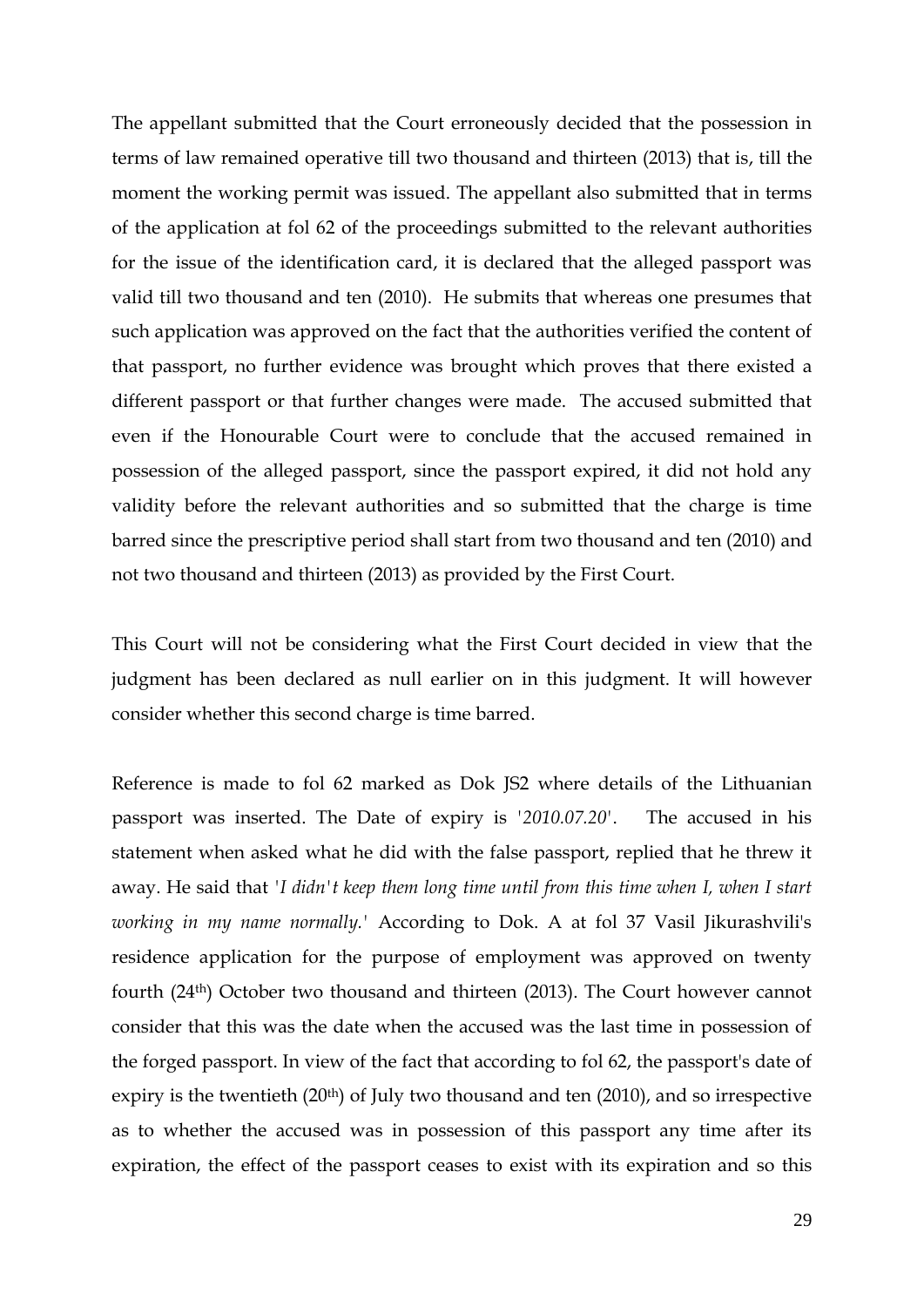criminal action had to be taken not later than five (5) years from the date of expiration of the passport.

Since the accused was arraigned and charged on the twenty sixth (26<sup>th</sup>) of July two thousand and eighteen (2018), the Court is therefore upholding this ground of appeal and declaring the criminal action under the second charge as time barred and therefore extinguished.

Considers;

The fourth charge reads:

*'Also with having committed any other king of forgery, or knowingly made use of any other forged document;'*

This charge is limited to making use of the forged Lithuanian passport in view that the identity card though containing false information was issued by the Maltese authorities and so is not a forged document.

Article 189 of Chapter 9 of the Laws of Malta provides that:

*'Whosoever shall commit any other kind of forgery, or shall knowingly make use of any other forged document, not provided for in the preceding articles of this Title, shall be liable to imprisonment for a term not exceeding six months, and if he is a public officer or servant acting with abuse of his office or employment, he shall be punishable with imprisonment for a term from seven months to one year.'*

This offence is therefore barred by the lapse of two years in terms of article 688(e) which provides that the criminal action is barred: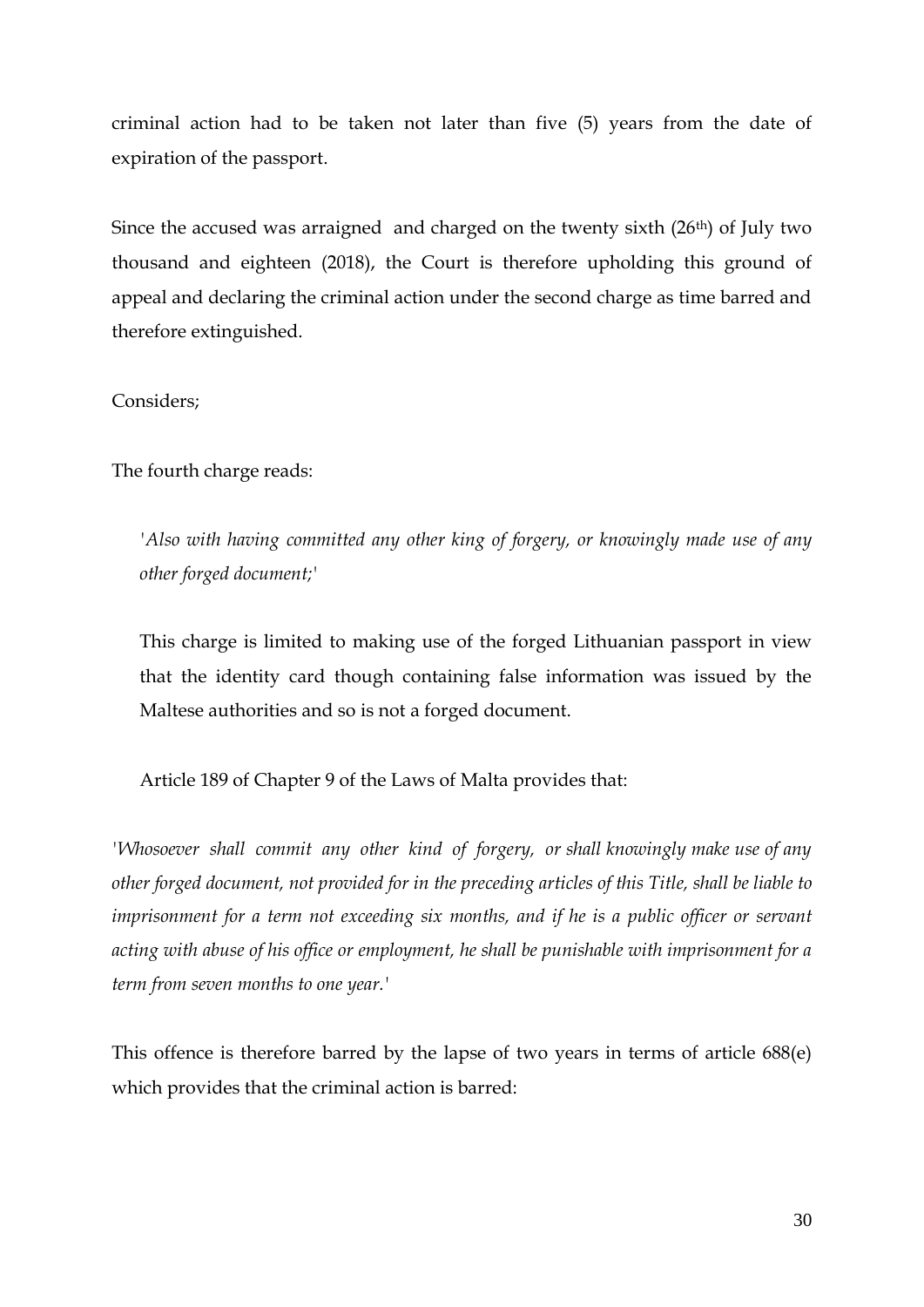*by the lapse of two years in respect of crimes liable to imprisonment for a term of less than one year, or to a fine (multa) or to the punishments established for contraventions;'*

It has been proven that the Lithuanian passport was created prior to the twenty ninth (29th) of March two thousand and seven (2007) since it was on this date that this passport was presented in order for the accused to apply for the Maltese identity card. The passport might also have been used following a correction of the place of birth on the seventh (7<sup>th</sup>) of April two thousand and seven (2007) though it was not sufficiently proven that the passport was required for the purpose of this correction. There is however no evidence that this forged passport was used in other occasions. In view of this, the Court is declaring the criminal action under this fourth charge as time barred and therefore extinguished.

## Considers;

## That the fifth charge reads:

*'Also with having forged any document or true copy of a document or an entry made in pursuance of the Immigration Act, Chapter 217 of the Laws of Malta;'* 

No evidence was presented before the Court proving that a document or true copy of a document or an entry made in pursuance of the Immigration Act was forged by the accused. Evidence confirms that while the Lithuanian passport was forged by a third party and made use of by the accused for the purpose of obtaining a Maltese identity card, it results that the Maltese identity card though containing false information was not forged but was issued by the Maltese authorities. This charge therefore does not result.

## Considers;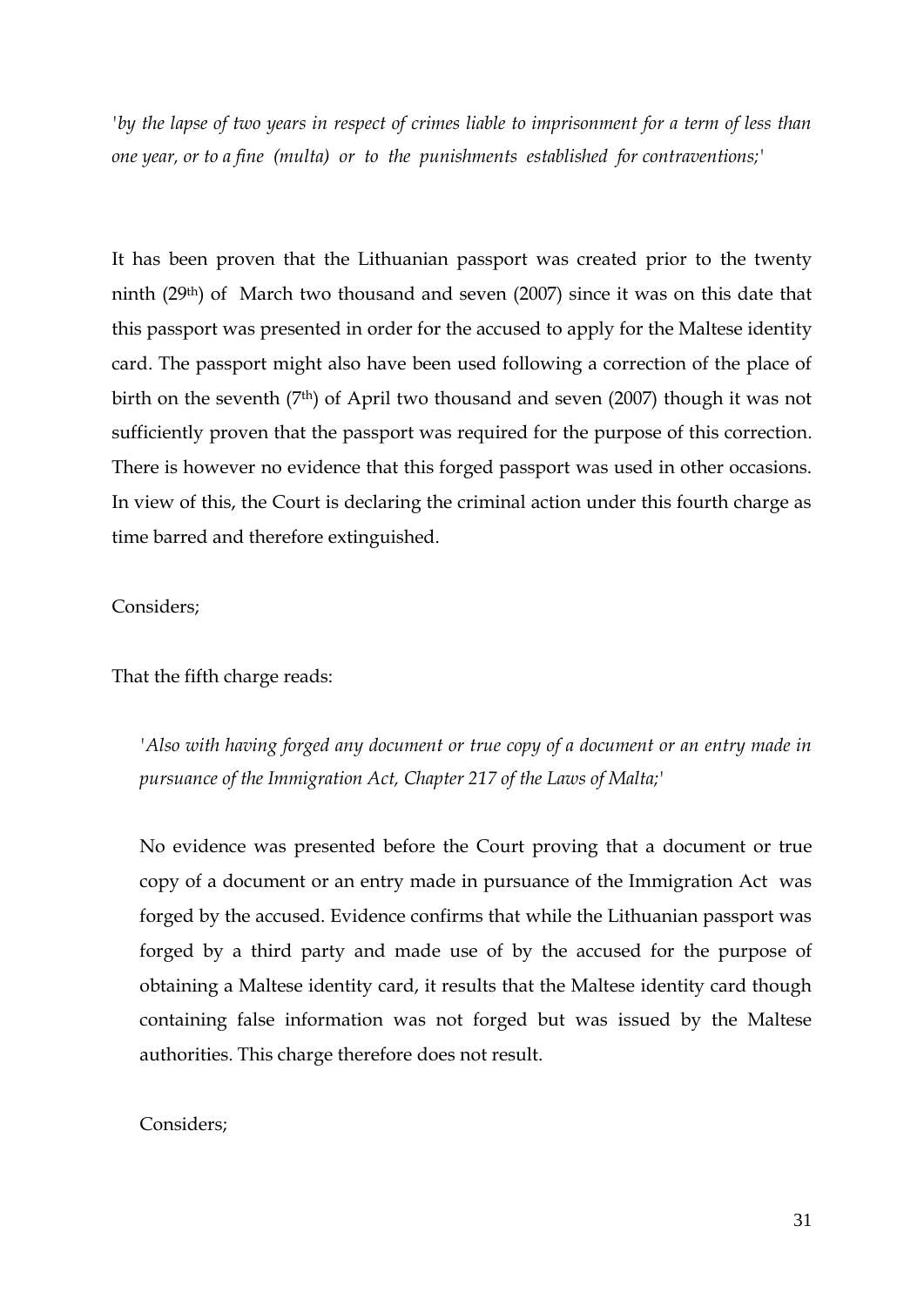The prosecution requested that the Court treats the accused as a recidivist in terms of article 49 and 50 of Chapter 9 of the Laws of Malta. Inspector James Grech on the third (3rd) of October of the year two thousand and eighteen (2018) filed a copy of the charge sheet at fol 182 marked as Dok JG14 together with a judgment in the names 'Il-Pulizija (Spettur Mario Stella Attard) vs Naidzinavicius Ignas' delivered on the tenth (10<sup>th</sup>) of December of the year two thousand and thirteen (2013) against 'Naidzinavicius Ignas' who was found guilty and fined a multa and also had his driving licence suspended for six (6) months. From the note filed by the Commissioner of Police at fol 196 and dated the fourteenth (14th) of February of the year two thousand and nineteen (2019), it was apart from other submissions, submitted that *'the defence requested the prosecution to summon the police Sergeant who had issued the charges referred to in the judgment delivered to the accused by Magistrate Dr. Francesco depasquale LL.D. during a traffic Sitting on 10th December 2013, which sentence was presented by the prosecution for the purpose of recidivism;*

*That the defence informed the exponent that the witness needs to be counter examined and asked about the method of service of the citation in that case, whether the accused was, at the time, served upon the citation personally or simply had the judicial act published in the Gazette or in a daily newspaper...'* The Commissioner of Police submitted that the method of service of the citation does not fall under the competence of the Sergeant issuing the charges and so submitted that no representative from the Principle Citation Office will be summoned. The defence at no stage of the proceedings exempted the prosecution from summoning the prosecuting officer and neither exempted the prosecution from proving the identity of the accused in the exhibited judgment. The Court emphasises that for the purpose of this charge of recidivism, it was crucial for the Prosecution to summon the prosecuting officer Inspector Maria Stella Attard for the purpose of identifying the accused. This is being said in view of the fact that the judgment filed at fol 183 does not contain details of 'Naidzinavicius Ignas'. Even though a charge sheet with details of 'Naidzinavicius Ignas' was filed and a conviction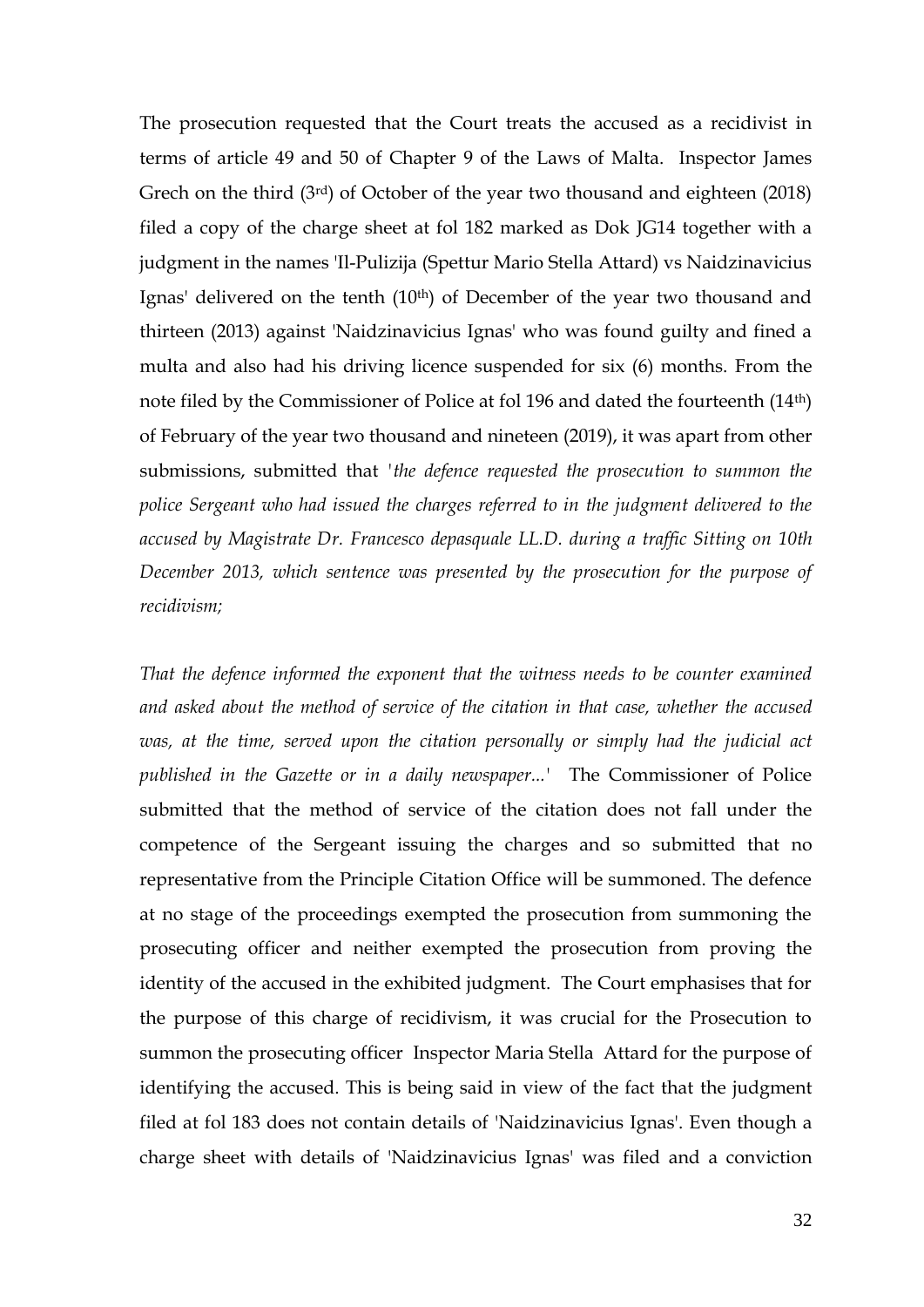sheet in the name of 'Naidzinovicius Ignas' is found at fol 11 marked as Dok JG1 indicating the conviction, this is not sufficient for the purpose of proving the identity of an accused. It is also not sufficient that Inspector James Grech on the third (3rd) of October of the year two thousand and eighteen (2018) testified about the details on the judgment, when these details do not appear on the judgment but are found in the charge sheet. The Court is therefore not finding the accused guilty of the charge of recidivism.

#### Considers;

The Court is therefore pronouncing guilt only in relation to the first charge in so far as having with intent to deceive, made false statements, given false information and produced a false document, that is a Maltese identity card for the purposes of Chapter 258 of the Laws of Malta, knowing the same to be false. The punishment prescribed under article 24(2)(b) of Chapter 258 of the Laws of Malta is that of imprisonment for a term of not less than two (2) years and not more than five (5) years.

The Court emphasises the gravity of the offence of giving false information and producing a false document knowing the same to be false. Identification documentation are considered as evidence of the identity of the holder and therefore the offence the accused is being found guilty is considered to be nothing less than a direct attack on the trust which society gives and expects from the presentation of official documents such as identity cards.

The Court is taking into account the conviction sheet of the accused both in his name which appears to be clean as well as that in the fictitious name Naidzinavicius Ignas where it appears that the accused was found guilty of driving-related offences. It is also taking into consideration the fact that the accused co-operated with the police as evidenced in the statement released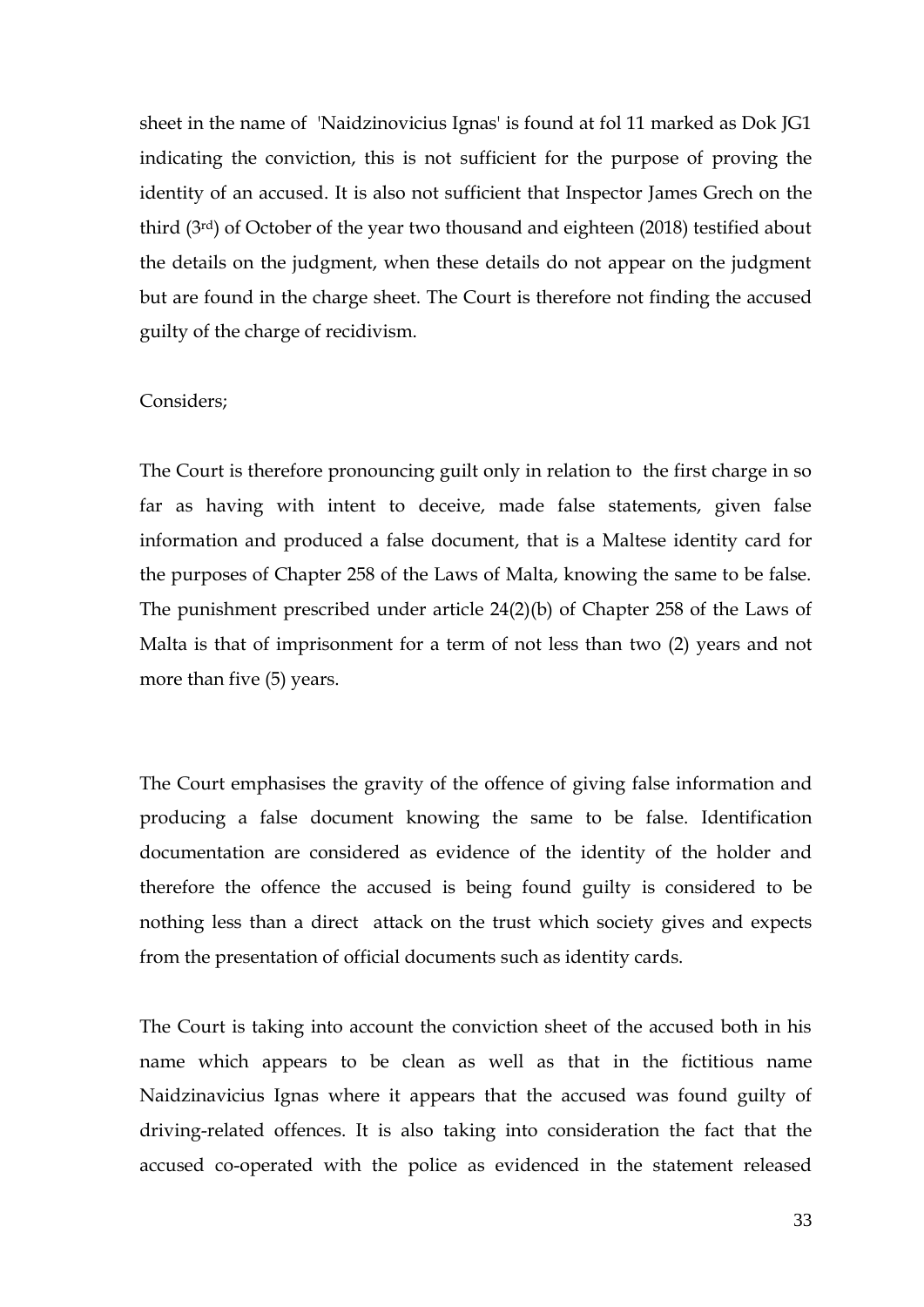together with the fact that the accused ever since twenty fourth (24th) October two thousand and thirteen (2013) was issued with an employment licence in his proper name Vasil Jikurashivili. From the statement of the accused, it is clear that the accused has established family life in Malta. Furthermore the fact that the accused is in stable employment was confirmed through the testimony of Johann Camilleri dated the twenty sixth  $(26<sup>th</sup>)$  of July two thousand and fifteen  $(2015)$ who testified for the purposes of bail.

The Court in view of these considerations deems that it is in the circumstances appropriate to discharge the accused and therefore not inflict punishment on the accused on condition that the accused does not commit another offence within a period of three (3) years from today, by means of article 22 of chapter 446 of the Laws of Malta.

For these reasons, the Court declares the appealed judgment as null and after considering the case afresh, finds the accused not guilty of the fifth charge and not guilty of recidivism, declares the criminal action in respect of the second and fourth charge as extinguished, abstains from taking further cognisance of the third charge and after having seen article 18 of Chapter 9 and article 24(2)(b) of Chapter 258 of the Laws of Malta, finds the accused guilty of the first charge in so far as having with intent to deceive, made false statements, given false information and produced a false document for any of the purposes of Chapter 258 of the Laws of Malta, knowing the same to be false.

In the circumstances, upon application of Article 22 of Chapter 446 of the Laws of Malta, the Court is discharging the accused Vasil Jikurashvili subject to the condition that he does not commit another offence within a period of three (3) years from today.

The Court declares that it has explained in ordinary language to the accused